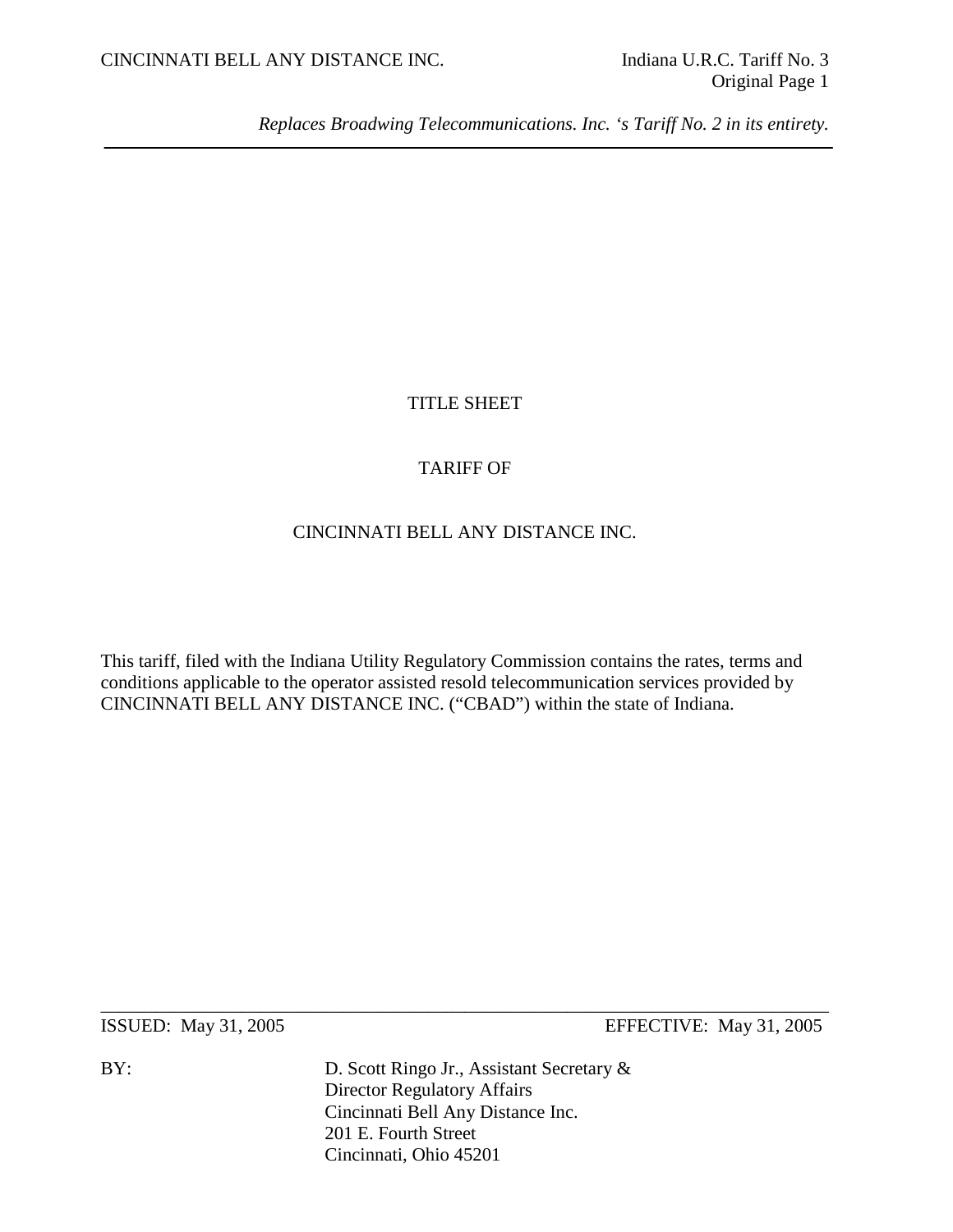#### CHECK SHEET

Pages of this tariff, as listed below, are effective as of the date shown at the bottom of the respective pages. Original and revised pages, as named below, comprise all changes from the original tariff and are currently in effect as of the date on the bottom of this page.

| Page           | Revision | Page | Revision |
|----------------|----------|------|----------|
| 1              | Original | 26   | Original |
| $\overline{2}$ | 1st      | 26   | Original |
| 3              | Original | 27   | Original |
| $\overline{4}$ | Original | 28   | 1st      |
| 5              | Original | 29   | 1st      |
| 6              | Original |      |          |
| 7              | Original |      |          |
| 8              | Original |      |          |
| 9              | Original |      |          |
| 10             | Original |      |          |
| 11             | Original |      |          |
| 12             | Original |      |          |
| 13             | Original |      |          |
| 14             | Original |      |          |
| 15             | Original |      |          |
| 16             | Original |      |          |
| 17             | Original |      |          |
| 18             | Original |      |          |
| 19             | Original |      |          |
| 20             | Original |      |          |
| 21             | Original |      |          |
| 22             | Original |      |          |
| 23             | Original |      |          |

Original

Original

\_\_\_\_\_\_\_\_\_\_\_\_\_\_\_\_\_\_\_\_\_\_\_\_\_\_\_\_\_\_\_\_\_\_\_\_\_\_\_\_\_\_\_\_\_\_\_\_\_\_\_\_\_\_\_\_\_\_\_\_\_\_\_\_\_\_\_\_\_\_\_\_\_\_\_\_\_\_

ISSUED: December 1, 2005 EFFECTIVE: December 1, 2005

BY: D. Scott Ringo Jr., Assistant Secretary & Director Regulatory Affairs Cincinnati Bell Any Distance Inc. 201 E. Fourth Street Cincinnati, Ohio 45201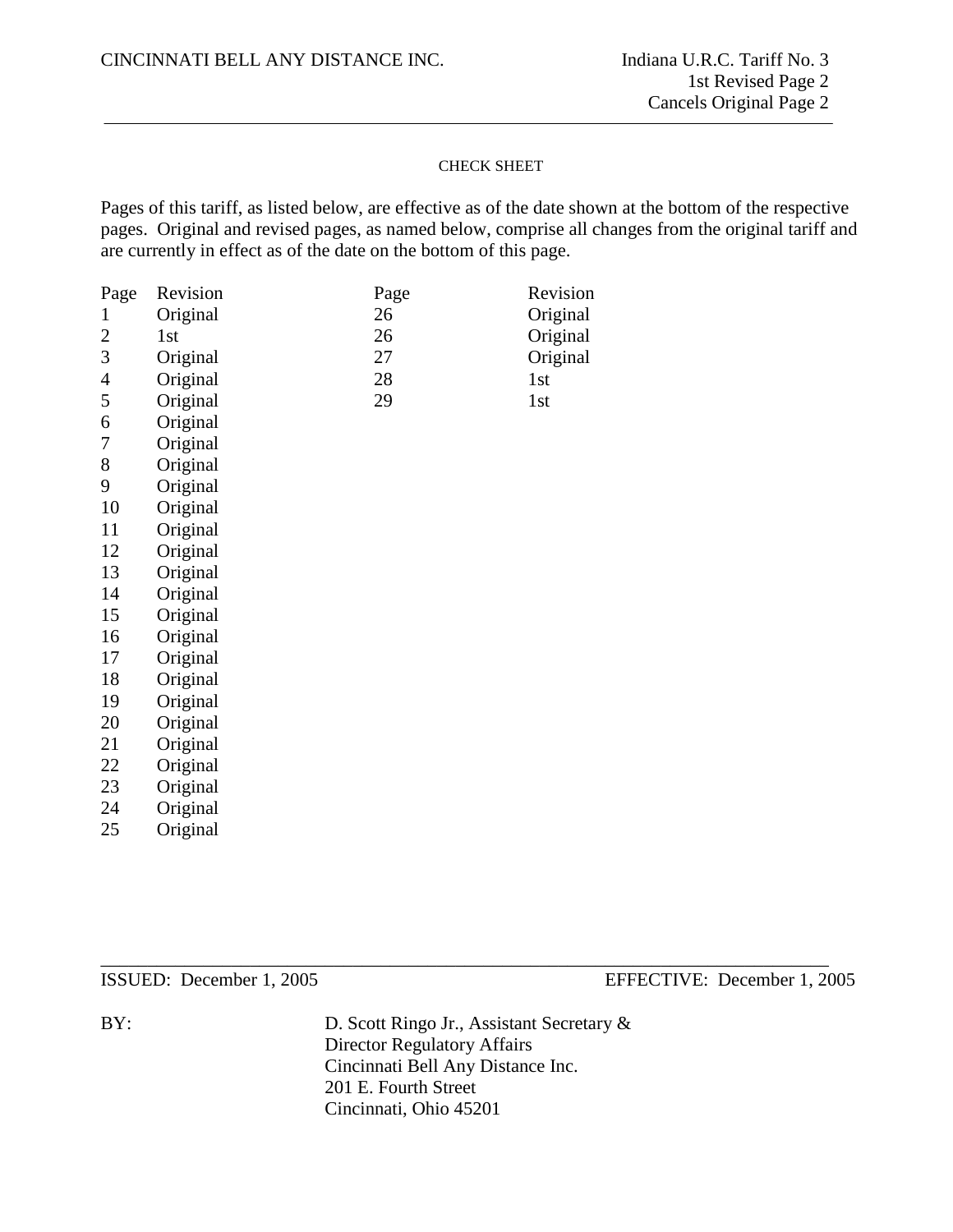# **TABLE OF CONTENTS**

ISSUED: May 31, 2005

 $BY:$ 

EFFECTIVE: May 31, 2005

D. Scott Ringo Jr., Assistant Secretary & Director Regulatory Affairs<br>Cincinnati Bell Any Distance Inc. 201 E. Fourth Street Cincinnati, Ohio 45201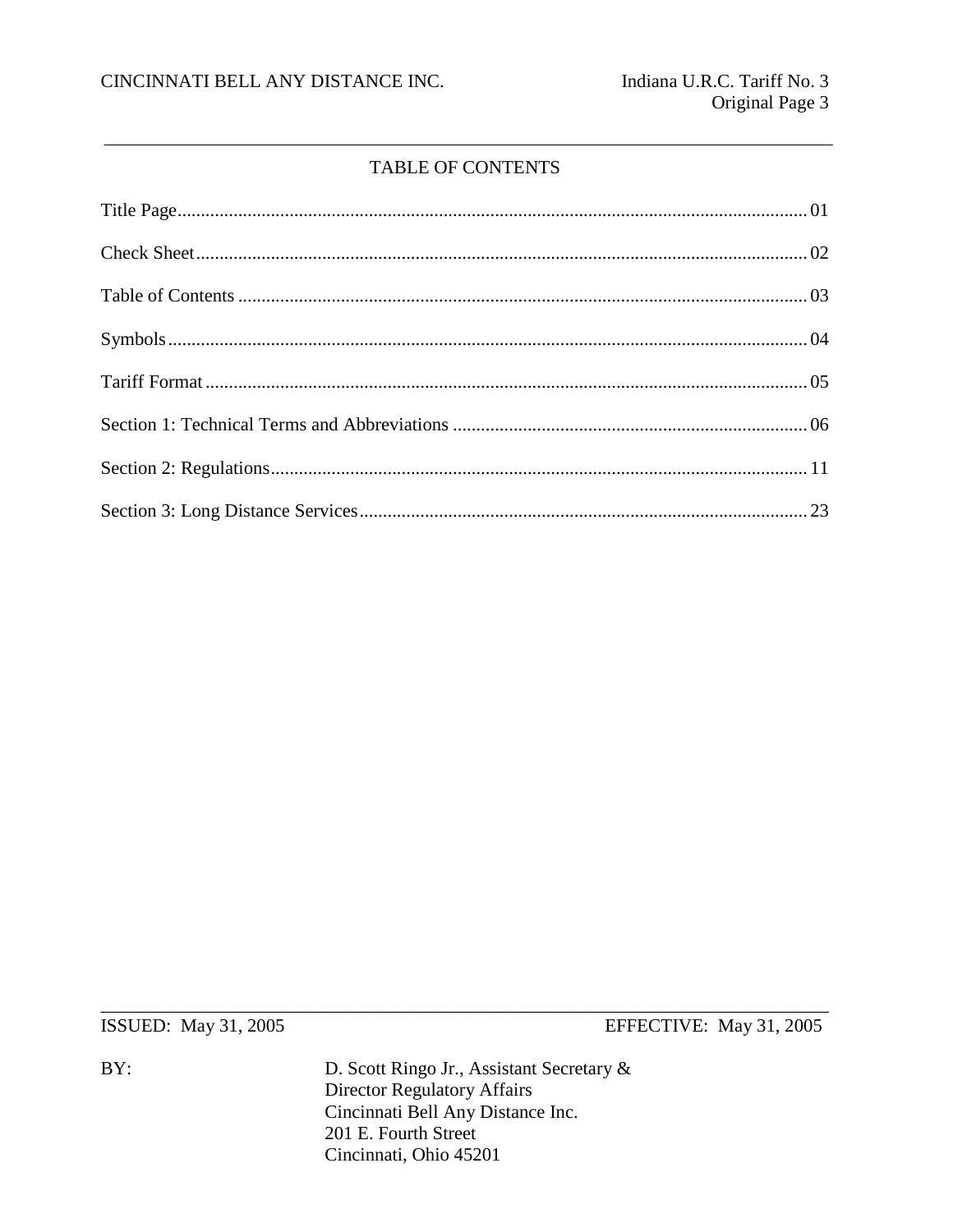# **SYMBOLS**

The following are the only symbols used for the purposes indicated below:

- C Change in regulation or rate structure.
- D Delete or discontinue
- I Increase in rate.
- M Moved from another tariff location.
- N New rate or regulation.
- R Reduction in rate.
- T Change in text or regulation but no change in rate or charge.

ISSUED: May 31, 2005 EFFECTIVE: May 31, 2005

BY: D. Scott Ringo Jr., Assistant Secretary & Director Regulatory Affairs Cincinnati Bell Any Distance Inc. 201 E. Fourth Street Cincinnati, Ohio 45201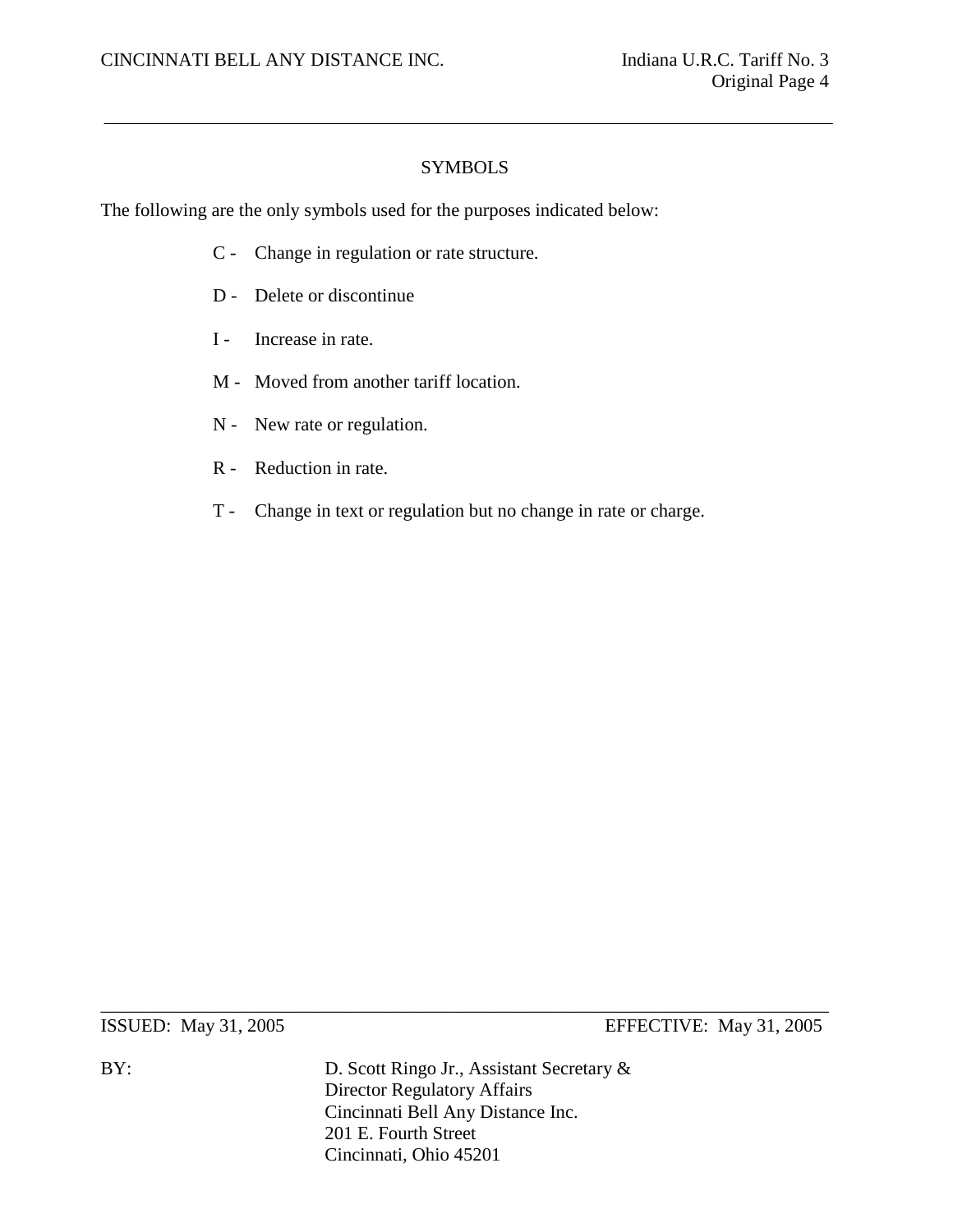# TARIFF FORMAT

- A. Page Numbering Page numbers appear in the upper right corner of the sheet. Pages are numbered sequentially. However, new pages are occasionally added to the tariff. When a new page is added between existing pages with whole numbers, a decimal is added. For example, a new page added between pages 34 and 35 would be page 34.1.
- B. Page Revisions Revision numbers also appear in the upper right corner of the page. These numbers are used to determine the most current page version on file with the Commission. For example, 4th Revised Page 34 cancels the 3rd Revised Page 34. Consult the check sheet for the page currently in effect.
- C. Paragraph Numbering Sequence There are nine levels of paragraph coding. Each level of coding is subservient to its next higher level of coding.
	- 2 2.1 2.1.1 2.1.1.A 2.1.1.A.1
- D. Check Sheet When a tariff is filed with the commission, an updated check sheet accompanies the filing. The check sheet lists the tariff pages, with a cross reference to the current revision number. When new sheets are added, the check sheet is changed to reflect the revision. All revisions made in a given filing are designated by an asterisk (\*). There will be no other symbols used on this sheet if these are the only changes made. The tariff user should refer to the latest check sheet to find out if a particular page is the most current on file with the Commission.

\_\_\_\_\_\_\_\_\_\_\_\_\_\_\_\_\_\_\_\_\_\_\_\_\_\_\_\_\_\_\_\_\_\_\_\_\_\_\_\_\_\_\_\_\_\_\_\_\_\_\_\_\_\_\_\_\_\_\_\_\_\_\_\_\_\_\_\_\_\_\_\_\_\_\_\_\_\_ ISSUED: May 31, 2005 EFFECTIVE: May 31, 2005

BY: D. Scott Ringo Jr., Assistant Secretary & Director Regulatory Affairs Cincinnati Bell Any Distance Inc. 201 E. Fourth Street Cincinnati, Ohio 45201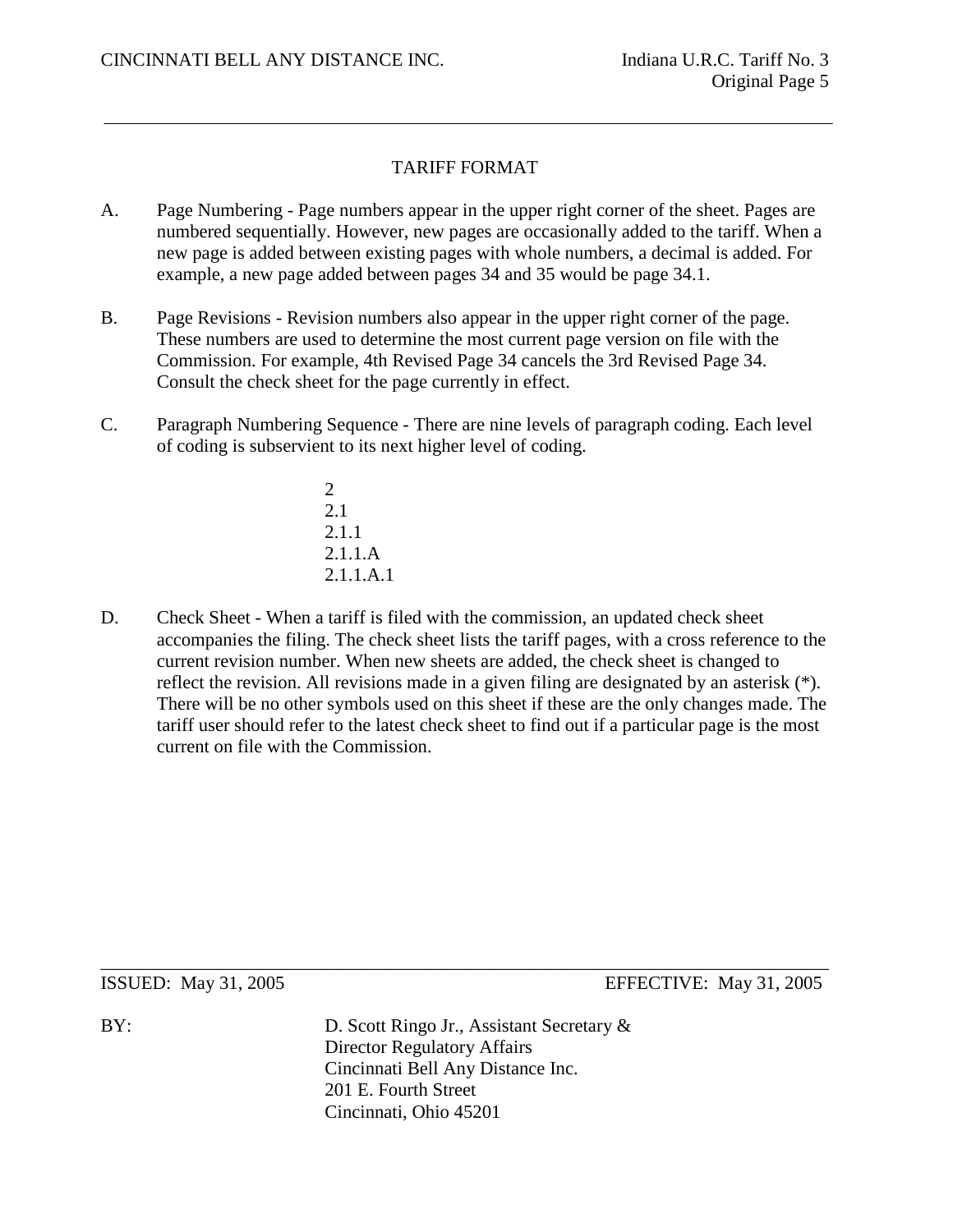#### SECTION 1- TECHNICAL TERMS AND ABBREVIATIONS

#### 1.1 Definitions

Application for Service - a standard order form which includes all pertinent billing, technical and other descriptive information which will enable the carrier to provide the communication service.

Authorization Code - a numerical code, one or more of which are assigned to a customer to enable a reseller to identify use of service on its account and to bill the customer accordingly for such service. Multiple authorization codes may be assigned to a customer to identify individual users or groups of users on its account.

Authorized User - a person, firm, corporation or other entity authorized by the customer to receive or send communications.

Automatic Dialing Device - an apparatus provided by the carrier which, when attached to customer's telephone equipment, dials the carrier's facilities, emits an authorization code, and forwards the called number to the carrier's facilities.

Bandwidth - the total frequency band allocated for a channel.

Busy Hour - the two consecutive half hours during which the greatest volume of traffic is handled.

Cancellation of Order - a customer-initiated request to discontinue processing a service order, either in part or in its entirety, prior to its completion.

Carrier – Cincinnati Bell Any Distance Inc., unless specifically stated otherwise.

ISSUED: May 31, 2005 EFFECTIVE: May 31, 2005

BY: D. Scott Ringo Jr., Assistant Secretary & Director Regulatory Affairs Cincinnati Bell Any Distance Inc. 201 E. Fourth Street Cincinnati, Ohio 45201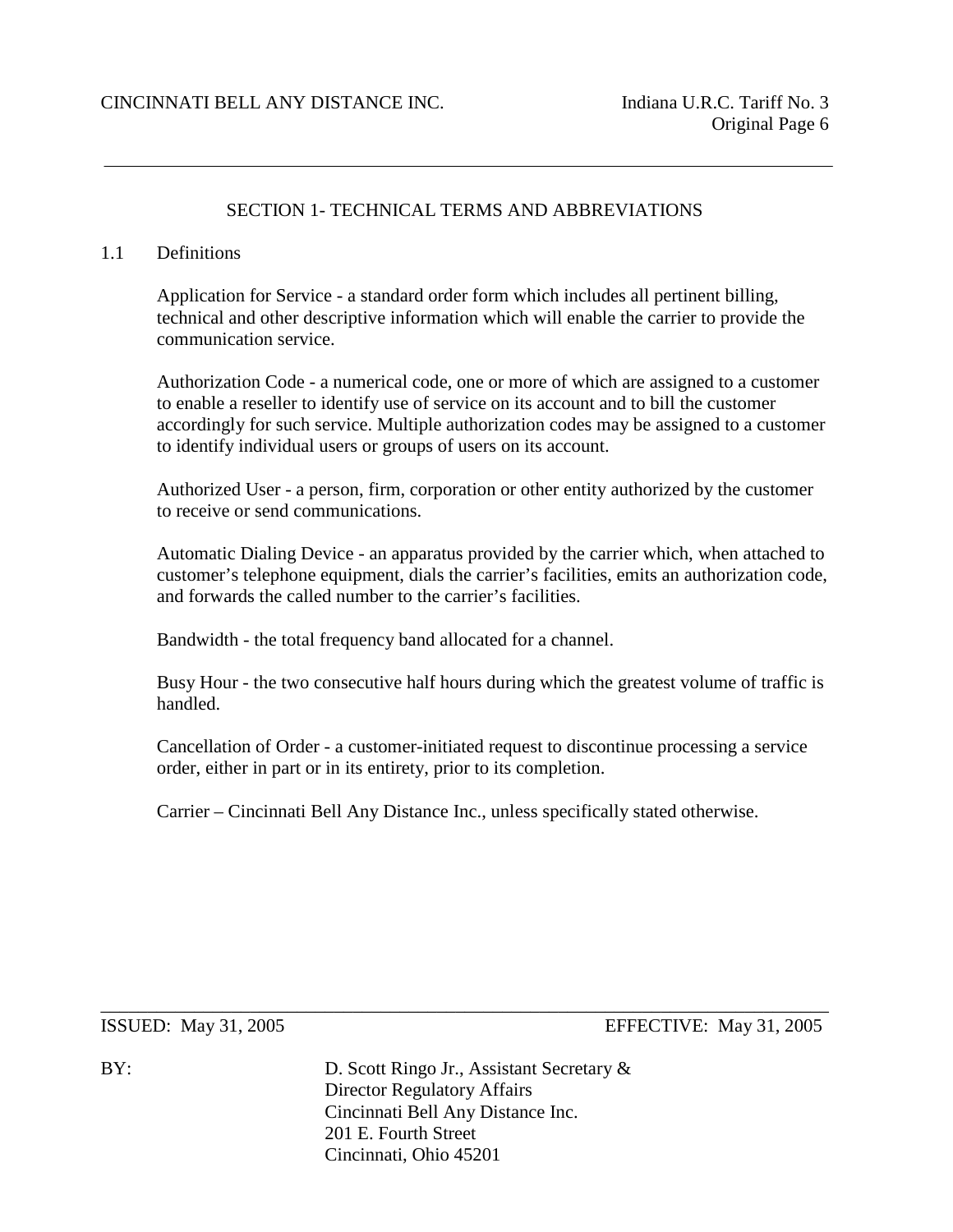1.1 Definitions: (continued)

Company – Cincinnati Bell Any Distance Inc., sometimes referred to as "carrier".

Completed Calls - calls answered at the distance end. If a customer is charged for an incomplete call, the Company will issue a one minute credit upon the customer's request.

Custom Account Coding - key, legend or table created by the customer for a unique project or account numbers for its private use.

Customer - the person, firm, corporation or other entity that orders or uses service and is responsible for payment of the rates and charges under a contract or this tariff.

Customer Premises Equipment - communications equipment located at the customer's premises. Such equipment may be provided by the customer or by The Company.

Day Rate Period - unless otherwise specified in this tariff, the Day Rate Period applies during the hours of 8:00 a.m. to, but not including 5:00 p.m., Monday through Friday.

Dedicated Port - a port on reseller's switch which is dedicated, at extra charge, to customer's exclusive use, and which is connected to the customer's premises by a private line furnished by the customer or the customer's serving local exchange company.

Delinquent or Delinquency - an account for which a bill or payment agreement for services or equipment has not been paid in full on or before the due date. Amounts due and unpaid after the due date may be subject to a late payment charge.

Disconnect - to render inoperable or to disable circuitry thus preventing outgoing and incoming toll communications service.

\_\_\_\_\_\_\_\_\_\_\_\_\_\_\_\_\_\_\_\_\_\_\_\_\_\_\_\_\_\_\_\_\_\_\_\_\_\_\_\_\_\_\_\_\_\_\_\_\_\_\_\_\_\_\_\_\_\_\_\_\_\_\_\_\_\_\_\_\_\_\_\_\_\_\_\_\_\_

ISSUED: May 31, 2005 EFFECTIVE: May 31, 2005

BY: D. Scott Ringo Jr., Assistant Secretary & Director Regulatory Affairs Cincinnati Bell Any Distance Inc. 201 E. Fourth Street Cincinnati, Ohio 45201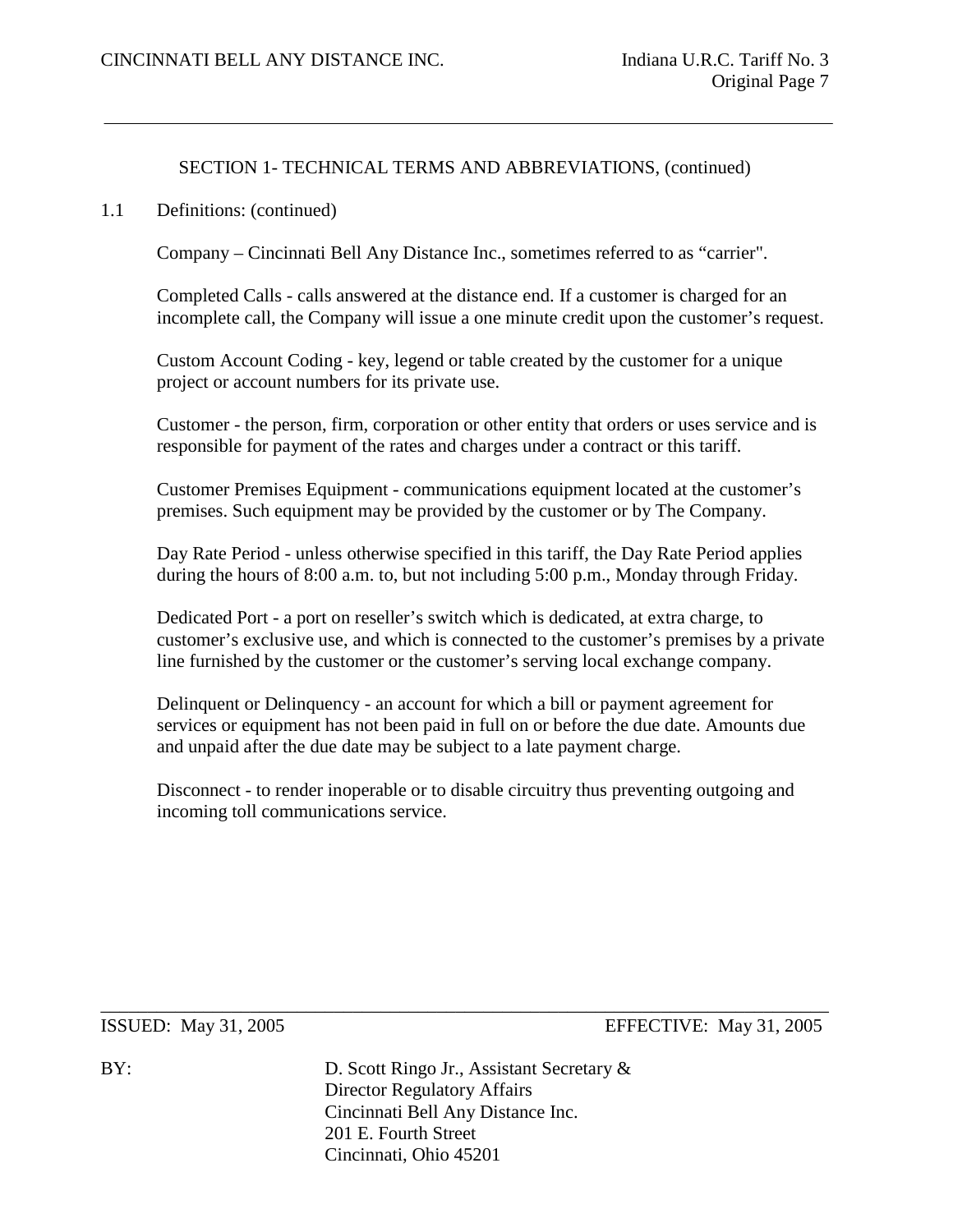#### 1.1 Definitions: (continued)

Evening Rate Period - unless otherwise specified in this tariff, the Evening Rate Period applies during the hours of 5:00 p.m. to, but not including 11:00 p.m., Sunday through Friday.

Excessive Call Attempt - a customer attempt to call over the carrier's network using an invalid authorization code during a measured 15 minute period, within which 10 or more incomplete call attempts are made by the customer from the same customer line, and where those attempts do not complete because the customer has not used a valid authorization code.

Holidays - for the purposes ofthis tariff recognized holidays are New Year's Day, Memorial Day, Independence Day, Labor Day, Thanksgiving Day and Christmas day.

Holiday Rate Period - the evening rate will apply to calls made on the Company recognized holidays, provided, however, that calls made on holidays during the Night/Weekend Rate Period shall be billed at the lower of the Evening Rate and the Night/Weekend Rate.

Interexchange Utility - a utility, resale carrier or other entity that provides intrastate telecommunications services and facilities between exchanges within the state, without regard to how such traffic is carried. A local exchange utility that provides exchange service may also be considered an interexchange utility.

Local Distribution Area - metropolitan locations served by the Company which have been defined by the local exchange telephone company as a local calling area under its local exchange tariff.

Measured Use Service - the provision of long distance measured time communications telephone service to customers who access the carrier's services at its switching and call processing equipment by means of access facilities obtained from another carrier by the customer or otherwise provided at its own expense (the customer is responsible for arranging for the access line).

ISSUED: May 31, 2005 EFFECTIVE: May 31, 2005

BY: D. Scott Ringo Jr., Assistant Secretary & Director Regulatory Affairs Cincinnati Bell Any Distance Inc. 201 E. Fourth Street Cincinnati, Ohio 45201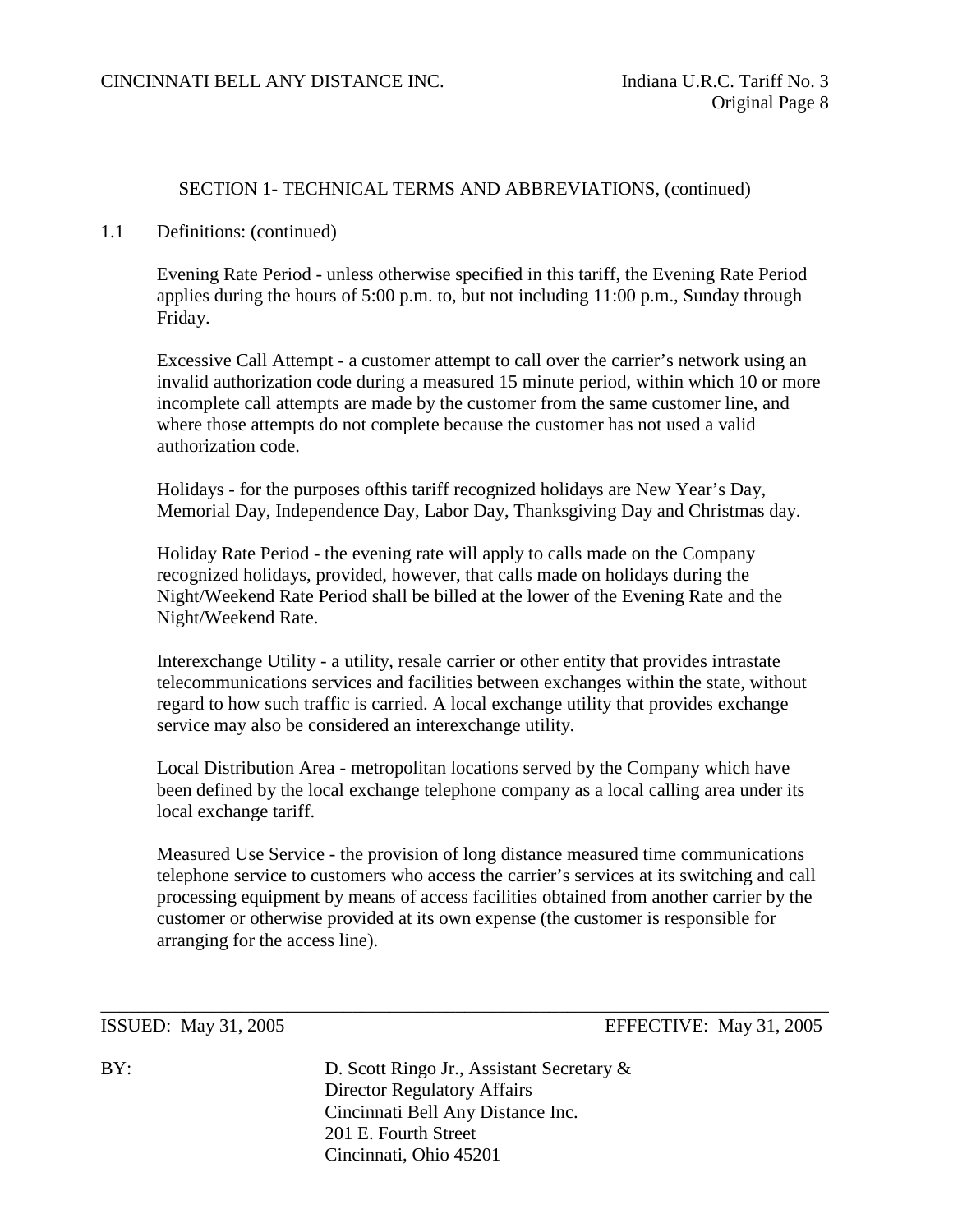1.1 Definitions: (continued)

Message - a completed telephone call by a customer or end user.

Network Terminal - any location where the Company provides services described herein.

Night/Weekend Rate Period - unless otherwise specified in this tariff, the Night/Weekend Rate Period applies during the hours of 11:00 p.m. to, but not including 8:00 a.m., Monday through Friday; all day Saturday; and from 8:00 a.m. to, but not including 5:00p.m. Sunday.

Normal Business Hours - the hours of 8:00 a.m. to 5:00 p.m., Monday through Friday, excluding holidays.

Physical Change - the modification of a circuit, dedicated access line, or port at the request of the customer requiring an actual material change.

Premises - the space occupied by an individual customer in a building, in adjoining buildings occupied entirely by that customer, or on contiguous property occupied by the customer separated only by a public thoroughfare,a railroad right of way or a natural barrier.

Rate - money, charge, fee or other recurring assessment billed to customers for services or equipment.

Routing Function - terminating number for toll free service may be designated by time of day, day of the week, region of originating ANI or percentage of calls.

Suspension - temporary disconnection or impairment of service which disables either outgoing or incoming toll communications services provided by the Company.

Speed Number - a signaling arrangement by which a customer may elect to dial a preprogrammed four-digit number in place of a designated ten-digit number.

ISSUED: May 31, 2005 EFFECTIVE: May 31, 2005

BY: D. Scott Ringo Jr., Assistant Secretary & Director Regulatory Affairs Cincinnati Bell Any Distance Inc. 201 E. Fourth Street Cincinnati, Ohio 45201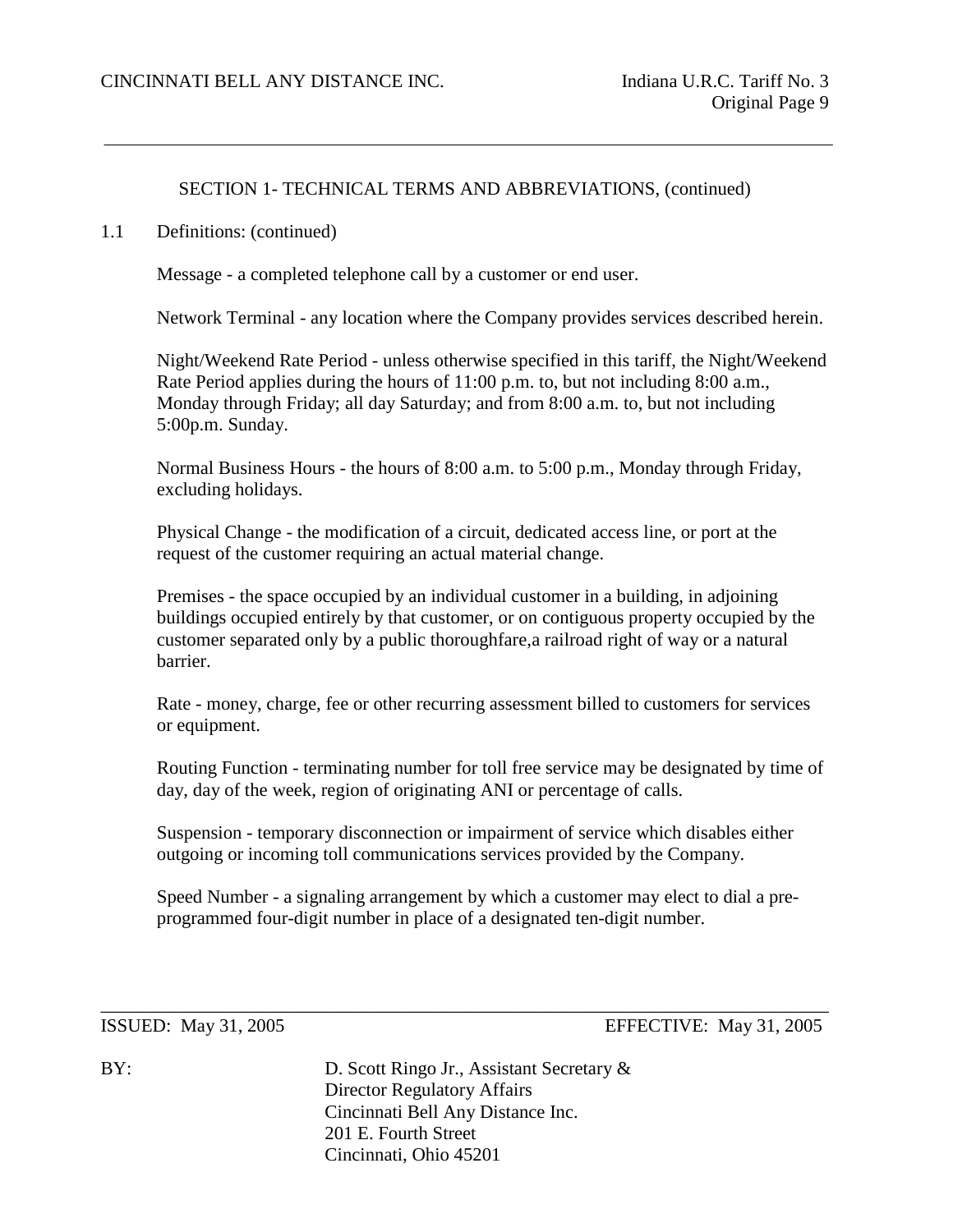1.1 Definitions: (continued)

Terminal Equipment - telephone instruments, including pay telephone equipment, the common equipment of large and small key and PBX systems and other devices and apparatus, and associated wiring, which are intended to be connected electrically, acoustically or inductively to the telecommunication system.

Toll Free Service - a service that provides long distance calling to a predesignated destination where charges are the responsibility of the call terminated party.

United States - the forty-eight contiguous United States and the District of Columbia. Validated Account Codes - account codes that have restricted access.

## 1.2 Abbreviations:

- CPE Customer Premises Equipment
- LATA Local Access and Transport Area
- LDA Local Distribution Area
- LEC Local Exchange Carrier
- MTS Message Telecommunications Service
- NSF Non-sufficient funds
- PBX Private Branch Exchange
- SAL Special Access Line
- V&H Vertical and Horizontal Coordinates
- WATS- Wide Area Telephone Service

ISSUED: May 31, 2005 EFFECTIVE: May 31, 2005

BY: D. Scott Ringo Jr., Assistant Secretary & Director Regulatory Affairs Cincinnati Bell Any Distance Inc. 201 E. Fourth Street Cincinnati, Ohio 45201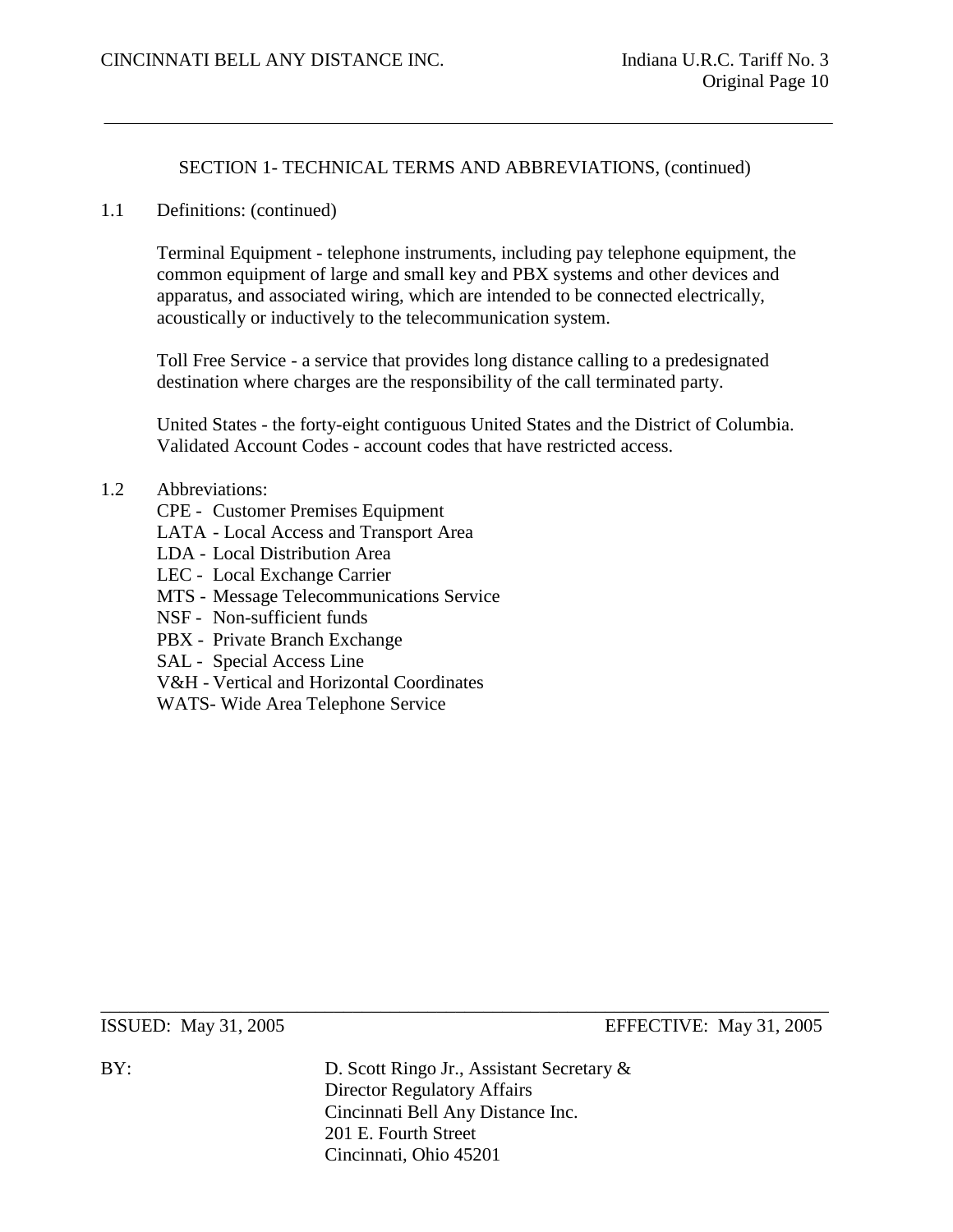# SECTION 2- REGULATIONS

#### 2.1 Undertaking of the Company

The Company provides long distance message telecommunications service to customers for their direct transmission of voice, data and other types of telecommunications.

Communications originate when the customer accesses the Company directly or through the facilities of another carrier via one or more access lines, equal access or on a dial-up basis. The Company may act as the customer's agent for ordering access connection facilities provided by other carriers or entities when authorized by the customer, to allow connection of a customer's location to the Company's network. The customer shall be responsible for all charges due for such service arrangements.

The Company's services are provided on a monthly basis, unless otherwise stated in this tariff Services are available twenty-four (24) hours per day, seven (7) days per week.

- 2.2 Limitations on Service
	- 2.2.1 Service is offered subject to the availability of the necessary facilities and/or equipment and subject to the provisions of this tariff.
	- 2.2.2 The Company reserves the right to discontinue furnishing service upon written notice, when necessitated by conditions beyond its control or when the customer is using the service in violation of the provisions of this tariff or in violation of the law.
	- 2.2.3 To the extent that any conflict arises between the terms and conditions of a service agreement or other contract and the terms and conditions of this tariff, the tariff shall prevail.
	- 2.2.4 Title to all equipment provided by the Company under this tariff remains with the Company.

ISSUED: May 31, 2005 EFFECTIVE: May 31, 2005

BY: D. Scott Ringo Jr., Assistant Secretary & Director Regulatory Affairs Cincinnati Bell Any Distance Inc. 201 E. Fourth Street Cincinnati, Ohio 45201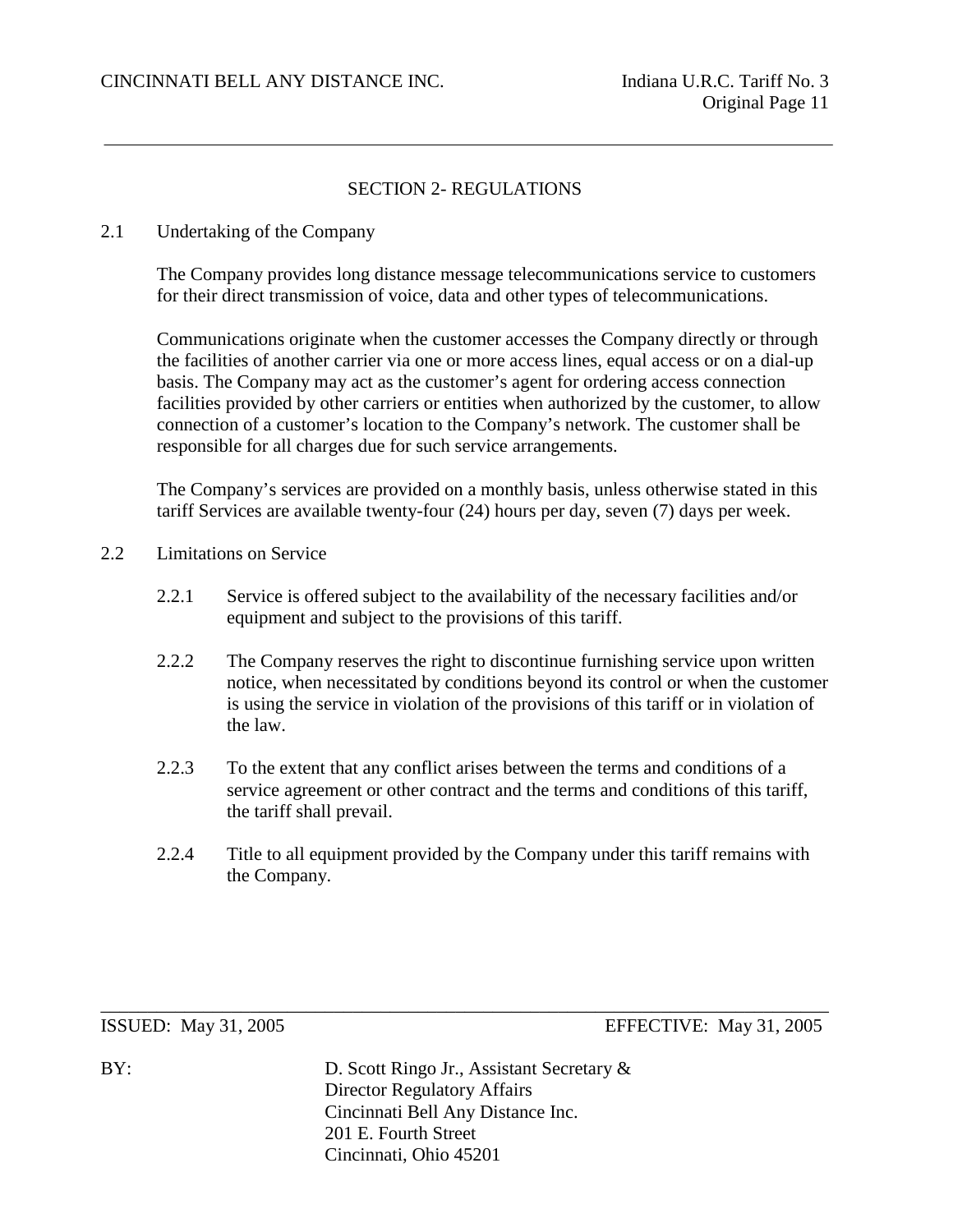#### 2.2 Limitations on Service, (continued)

- 2.2.5 The customer may not transfer or assign the use of service provided under this tariff except with the prior written consent of the Company. Such transfer or assignment shall only apply where there is no interruption in the use or location of the service, and all regulations and conditions contained in this tariff, as well as all conditions for service, shall apply to all such permitted assignees or transferees.
- 2.2.6 Customer may request Carrier to assign one or more sub-accounts for billing purposes, and to direct sub-account invoices to customer's affiliates or other designated entities for payment. Such requests shall not affect the liability of the customer, who shall remain solely liable to the Company for payment of all invoices for service requested and obtained by customer, whether invoiced by the Company to the customer, the customer's affiliates, or other designated entities.

# 2.3 Use of Service

Service may not be used for any unlawful purposes or for any purpose for which any payment or other compensation is received by the customer, except where the customer is a duly authorized and regulated common carrier.

ISSUED: May 31, 2005 EFFECTIVE: May 31, 2005

BY: D. Scott Ringo Jr., Assistant Secretary & Director Regulatory Affairs Cincinnati Bell Any Distance Inc. 201 E. Fourth Street Cincinnati, Ohio 45201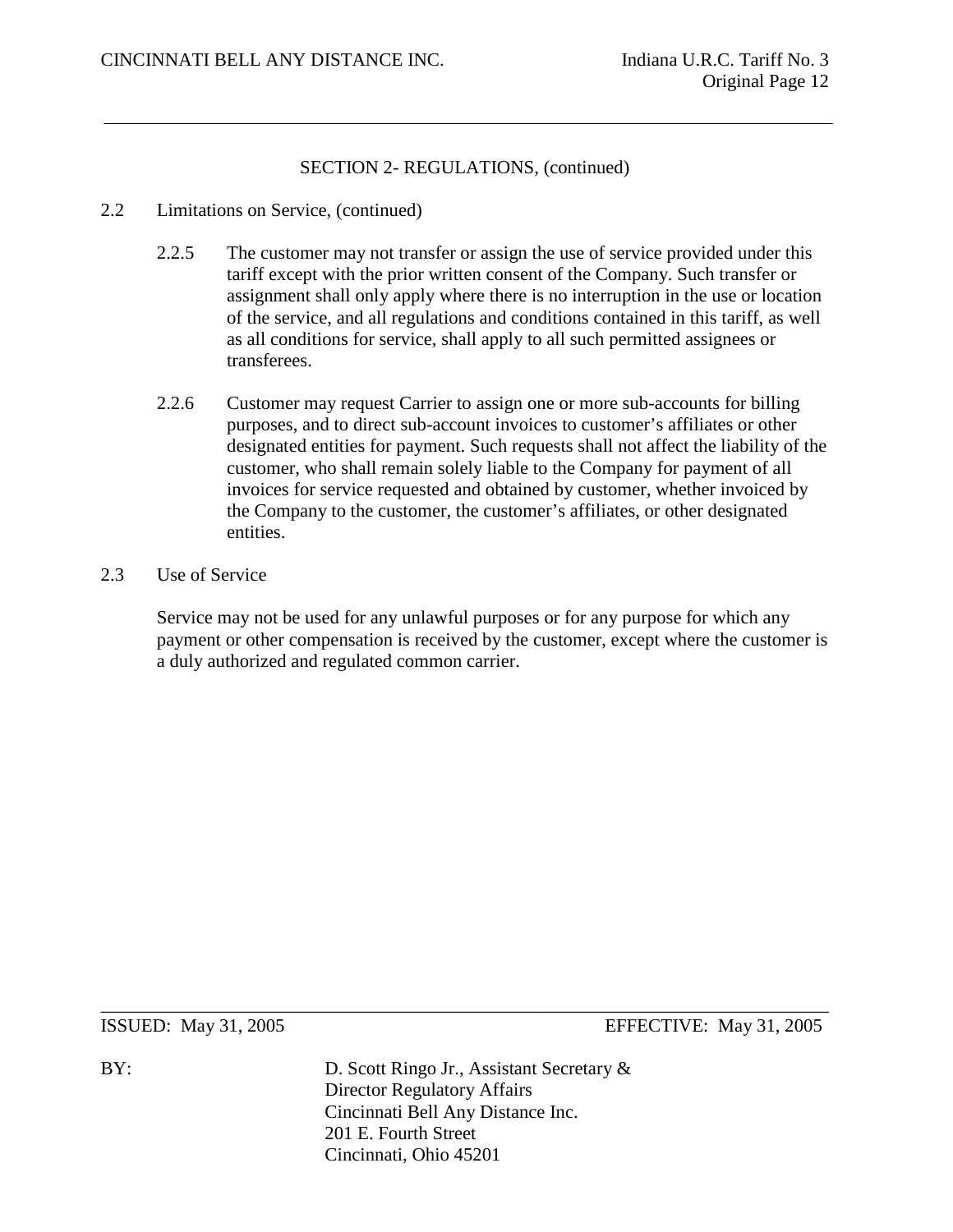#### 2.4 Liability of the Company

- 2.4.1 In view of the fact that the customer has exclusive control of its communications over the facilities furnished by the Company, and other uses for which facilities may be furnished by the Company, and because of the unavoidableness of errors incident to the services and to the use of such facilities of the Company, the services and facilities furnished by the Company are subject to the regulations and limitations specified herein.
- 2.4.2 The Company's failure to provide or maintain facilities under this tariff shall be excused by labor difficulties, governmental orders, civil commotions, acts of God and other circumstances beyond the Company's reasonable control, subject to the interruption allowance provisions under this tariff.
- 2.4.3 Defacement of premises No liability shall attach to the Company by reason of any defacement or damage to the customer's premises resulting from the existence of the Company's equipment or facilities on such premises, or by the installation or removal thereof, when such defacement or damage is not the result of the negligence of the Company or its employees.
- 2.4.4 Indemnification The Company's liability, if any, for its gross negligence or willful misconduct is not limited by this tariff. With respect to any other claim or suit by a customer or by any others, the customer indemnifies and saves harmless the Company against claims, losses or suits for injury to or death of any person, or damage to any property which arises from the use, placement or presence of the Company's equipment, facilities and associated wiring of the customer's premises and further the customer indemnifies and saves harmless the Company against claims for libel, slander, invasion of privacy or the infringement of copyright arising directly or indirectly from the material transmitted over the facilities of the Company or the use thereof by the customer; against claims for infringement of patents arising from combining with or using in connection with, facilities furnished by the Company and apparatus, equipment and systems provided by the customer; and against all other claims arising out of any act or omission of the customer in connection with the services or facilities provided by the Company. No agents or employees of other carriers shall be deemed to be agents or employees of the Company

#### ISSUED: May 31, 2005 EFFECTIVE: May 31, 2005

BY: D. Scott Ringo Jr., Assistant Secretary & Director Regulatory Affairs Cincinnati Bell Any Distance Inc. 201 E. Fourth Street Cincinnati, Ohio 45201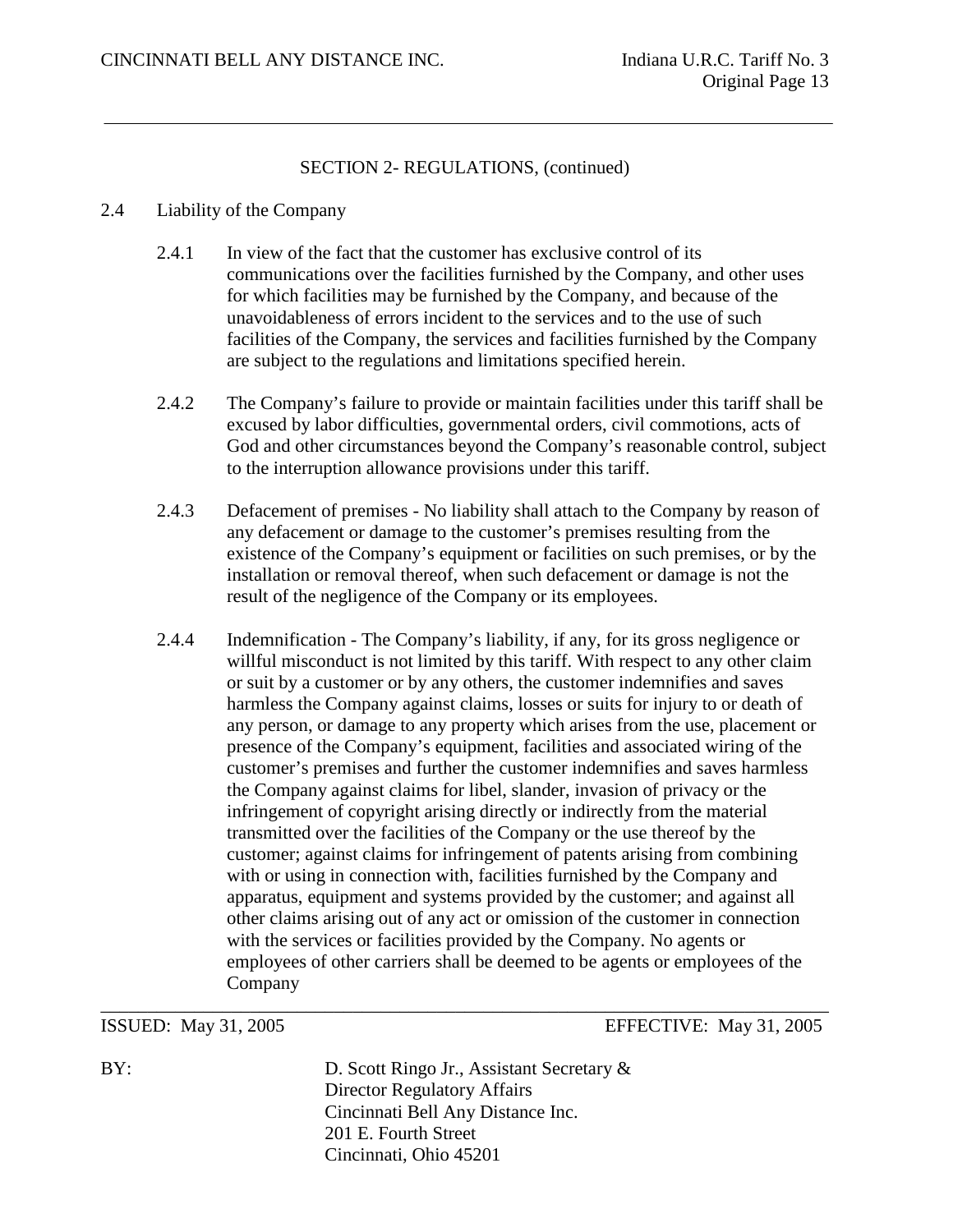- 2.4 Liability of the Company, (Cont'd.)
	- 2.4.5 The Company's liability, if any, for its gross negligence or willful misconduct is not limited by this tariff. With respect to any other claim or suit, by a customer or any others, for damages arising out of mistakes, omissions, interruptions, delays or errors, or defects in transmission occurring in the course of furnishing service hereunder, the Company's liability, if any, shall not exceed an amount equivalent to the proportionate charge to the customer for the period of service during which such mistake, omission, interruption, delay, error, or defect in transmission or service occurs and continues. This liability shall be in addition to any amounts that may otherwise be due to the customer under this tariff as an allowance for interruptions. However, any such mistakes, omission, interruptions, delays, errors, or defects in transmission or service which are caused or contributed to by the negligence or willful act of the customer, or authorized user, or joint user, or which arise from the use of customer provided facilities or equipment shall not result in the imposition of any liability whatsoever upon the Company.
	- 2.4.6 The Company shall not be liable for any damages, including usage charges, that the customer may incur as a result of the unauthorized use of authorization codes or communications equipment. The unauthorized use of communications equipment includes, but is not limited to, the placement of calls from the customer's premises, and the placement of calls through equipment controlled and/or provided by the customer, that are transmitted over the Company's network without the authorization of the customer. The customer shall be fully liable for all such usage charges.

ISSUED: May 31, 2005 EFFECTIVE: May 31, 2005

BY: D. Scott Ringo Jr., Assistant Secretary & Director Regulatory Affairs Cincinnati Bell Any Distance Inc. 201 E. Fourth Street Cincinnati, Ohio 45201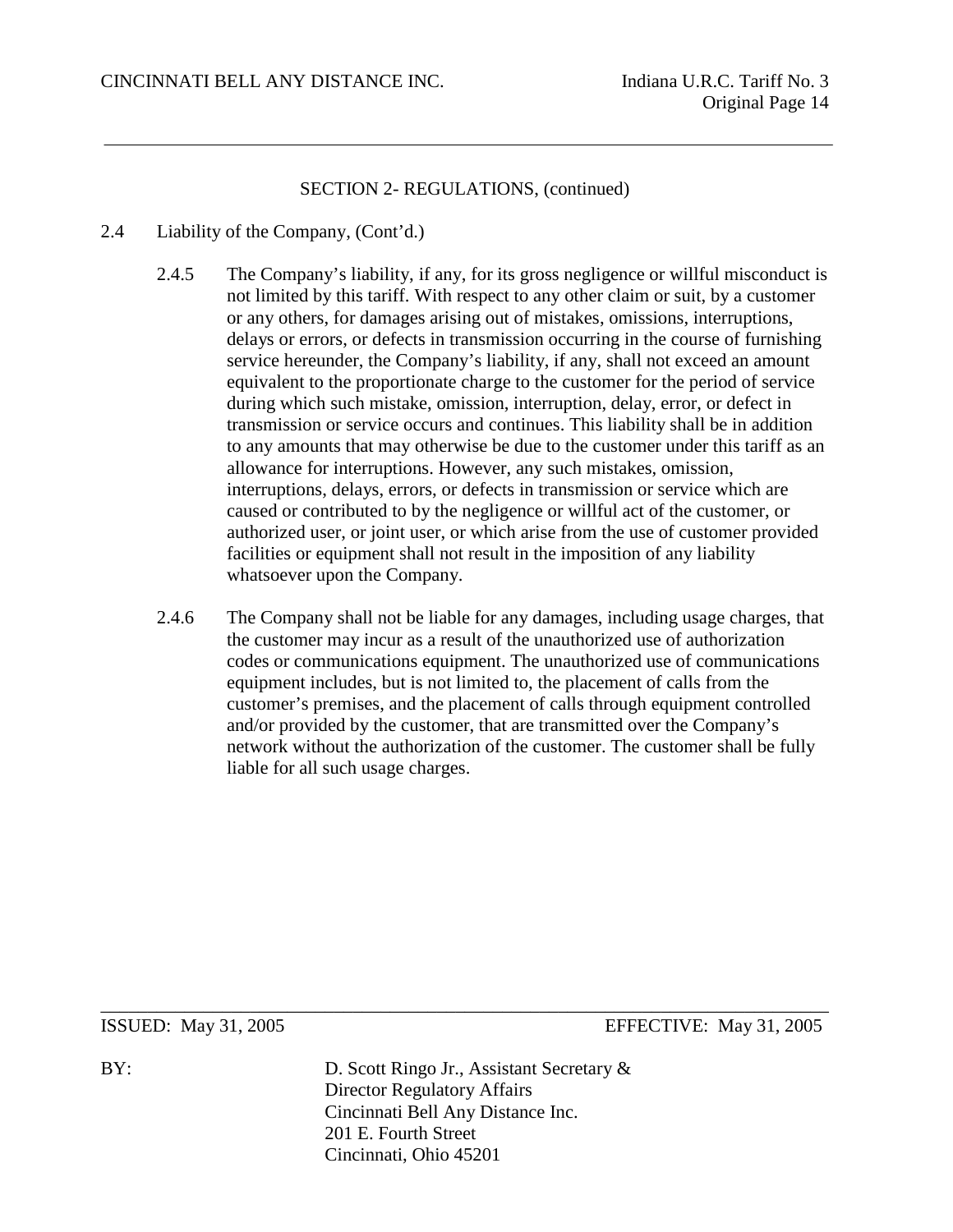#### 2.5 Interruption of Service

- 2.5.1 If a customer's service is interrupted other than by the negligence or willful act of the customer, and it remains out of order for eight normal working hours or longer after access to the premises is made available and after being reported to be out of order, appropriate adjustments or refunds shall be made to the customer. The amount of adjustment or refund shall be determined on the basis of the known period of interruption, generally beginning from the time the service interruption is first reported. The refund to the customer shall be a pro rata part of the monthly recurring charges (but not for per minute or per call charges) for the period of days and that portion of the service facilities rendered useless or inoperative. The refund may be accomplished by a credit on a subsequent bill for the service.
- 2.5.2 A credit allowance for interruptions of service which are not due to the Company's testing or adjusting, to the negligence of the customer, or to the failure of the channels, equipment, and/or communications systems provided by the customer, are subject to the general liability provisions set forth herein. It shall be the obligation of the customer to notify the carrier of any interruption in service. Before giving such notice, the customer shall ascertain that the trouble is not being caused by any action or omission by or within the customer's control and is not in wiring or equipment connected to the carrier terminal.
- 2.6 Restoration of Service

The use and restoration of service in emergencies shall be in accordance with the Part 64, Sub-part D of the Federal Communications Commission's rules and Regulations which specifies the priority system for such activities.

ISSUED: May 31, 2005 EFFECTIVE: May 31, 2005

BY: D. Scott Ringo Jr., Assistant Secretary & Director Regulatory Affairs Cincinnati Bell Any Distance Inc. 201 E. Fourth Street Cincinnati, Ohio 45201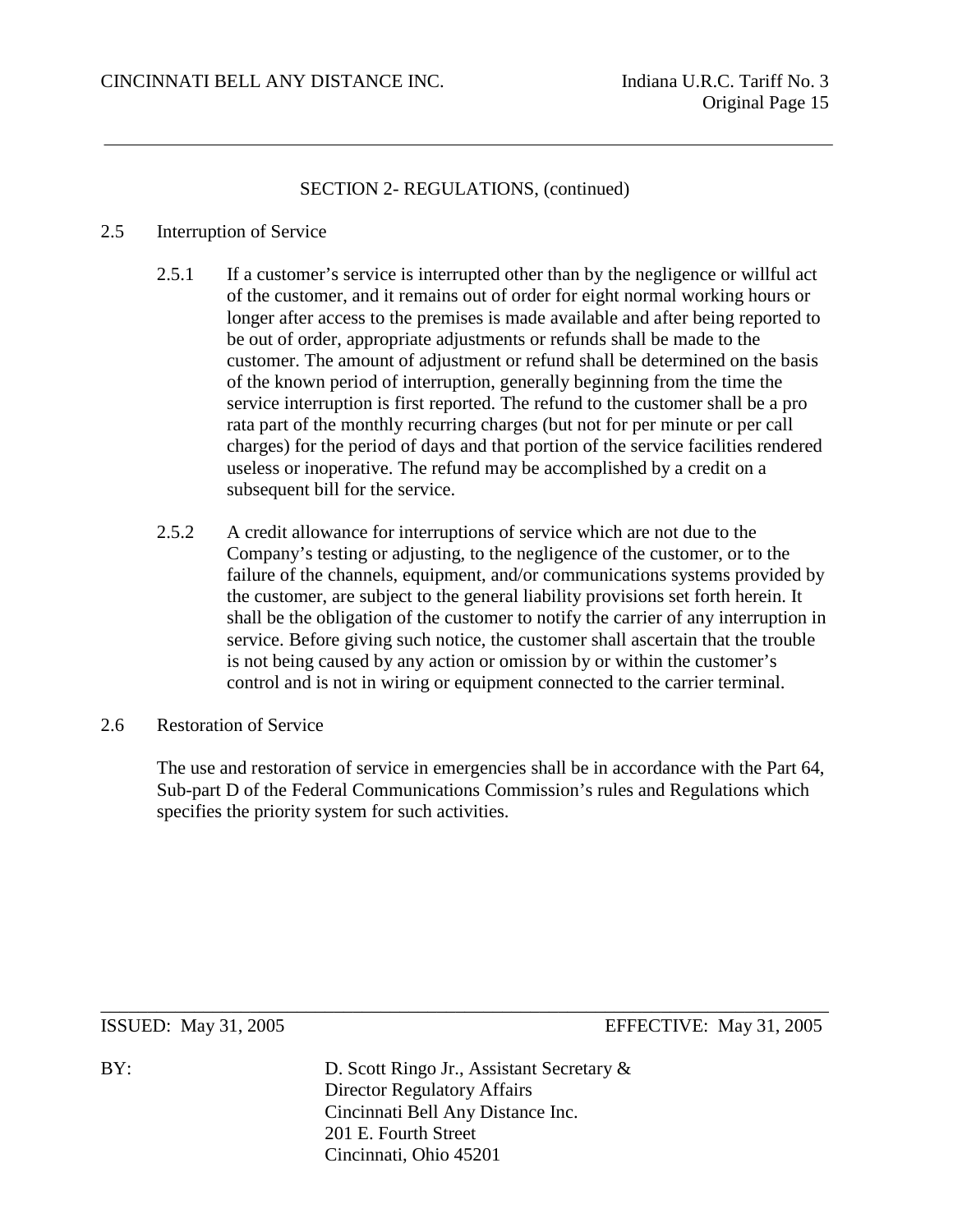#### 2.7 Customer Responsibility

- 2.7.1 All customers assume general responsibilities in connection with the provisions and use of the Company's service. When facilities, equipment, and/or communication systems provided by others are connected to the Company's facilities, the customer assumes additional responsibilities. All customers are responsible for the following:
	- A. The customer is responsible for placing orders for service, paying all charges for service rendered by the Company and complying with all of the Company's regulations governing the service. The customer is also responsible for assuring that its users comply with regulations.
	- B. When placing an order for service, the customer must provide:
		- 1. The names and addresses of the persons responsible for the payment of service charges, and
		- 2. The names, telephone numbers, and addresses of the customer contact persons.
	- C. The customer must pay the Company for the replacement or repair of the Company's equipment when the damage results from:
		- 1. The negligence or willful act of the customer or user;
		- 2. Improper use of service; and
		- 3. Any use of equipment or service provided by others.
	- D. After receipt of payment for the damages, the Company will cooperate with the customer in prosecuting a claim against any third party causing damage.

ISSUED: May 31, 2005 EFFECTIVE: May 31, 2005

BY: D. Scott Ringo Jr., Assistant Secretary & Director Regulatory Affairs Cincinnati Bell Any Distance Inc. 201 E. Fourth Street Cincinnati, Ohio 45201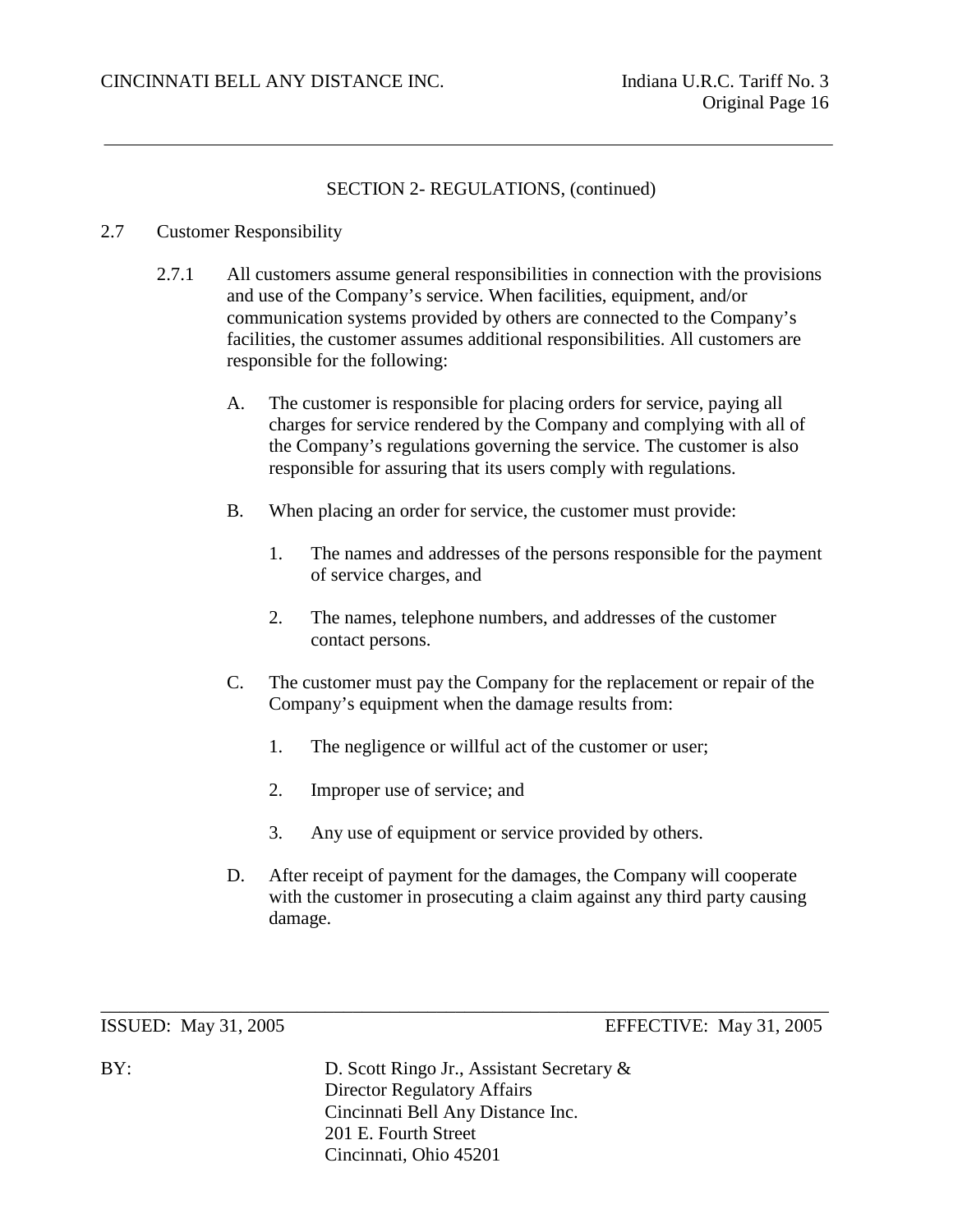- 2.7 Customer Responsibility, (continued)
	- 2.7.2 Upon reasonable notice, the equipment provided by the Company shall be made available for such tests and adjustments as may be necessary to maintain them in satisfactory condition. No interruption allowance will be granted for the time during which such tests and adjustments are made.
	- 2.7.3 Deposits

Company does not collect deposits.

2.7.4 Credit Allowance

Credit for failure of service or equipment will be allowed only when failure is caused by or occurs in equipment owned, provided and billed for, by the Company.

- A. Credit allowances for failure of service or equipment starts when the customer notifies the Company of the failure or when the Company becomes aware of the failure and ceases when the operation has been restored and an attempt has been made to notify the customer.
- B. The customer shall notify the Company of failures of service or equipment and make reasonable attempts to ascertain that the failure is not caused by the customer or in wiring or equipment connected to the terminal.

ISSUED: May 31, 2005 EFFECTIVE: May 31, 2005

BY: D. Scott Ringo Jr., Assistant Secretary & Director Regulatory Affairs Cincinnati Bell Any Distance Inc. 201 E. Fourth Street Cincinnati, Ohio 45201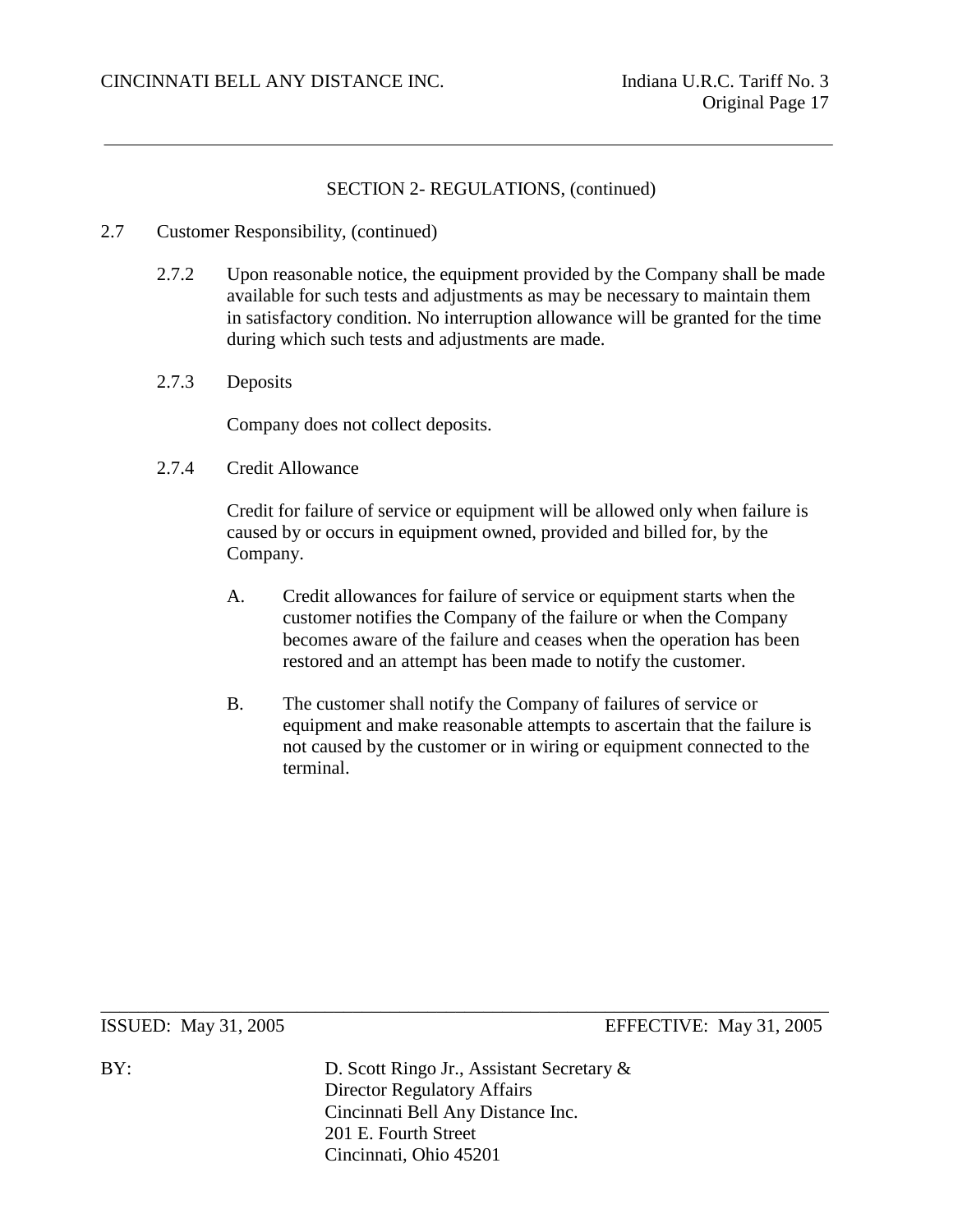- 2.7 Customer Responsibility, (continued)
	- 2.7.4 Credit Allowance, (continued)
		- C. Only those portions of the service or equipment operation disabled will be credited. No credit allowances will be made for:
			- 1. Interruptions of service resulting from the Company performing routine maintenance;
			- 2. Interruptions of service for implementation of a customer order for a change in the service;
			- 3. Interruption caused by the negligence of the customer or an authorized user;
			- 4. Interruptions of service because of the failure of service or equipment due to the customer or authorized user provided facilities.
	- 2.7.5 Cancellation by Customer

If a customer orders services requiring special equipment and/or facilities dedicated to the customer's use and then cancels its order before the service begins, before a completion of the minimum period mutually agreed upon by the customer and the Company, a charge will be made to the customer for the non-recoverable portions of expenditures or liabilities incurred expressly on behalf of the customer by the Company and not fully reimbursed by installation and monthly charges. If, based on such an order, any construction has either begun or been completed, but no such services provided, the non-recoverable cost of such construction shall be borne by the customer.

ISSUED: May 31, 2005 EFFECTIVE: May 31, 2005

BY: D. Scott Ringo Jr., Assistant Secretary & Director Regulatory Affairs Cincinnati Bell Any Distance Inc. 201 E. Fourth Street Cincinnati, Ohio 45201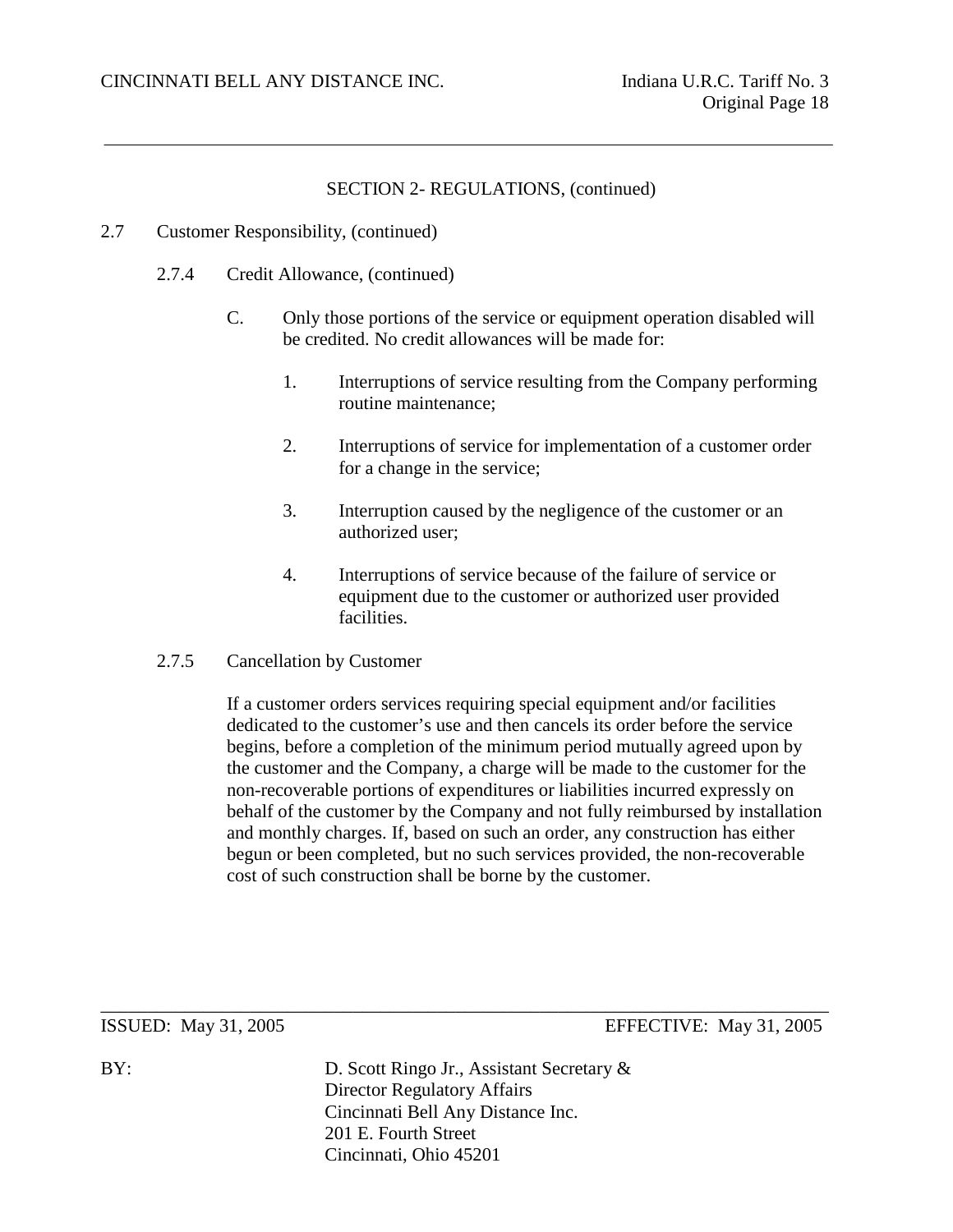- 2.7 Customer Responsibility, (continued)
	- 2.7.6 Payment and Charges for Services

Charges for service are applied on a recurring and nonrecurring basis. Service is provided and billed on a monthly basis. Service continues to be provided until disconnection is requested by the customer in writing, or until canceled by the Company pursuant to this tariff.

A. Payment of Charges

Payment will be due upon receipt of the statement. A payment is considered delinquent thirty (30) days after rendition of the bill. A bill is considered rendered when deposited in the U.S. Mail for delivery to customer's last known address.

- 1. The customer is responsible for payment of all charges for service furnished to the customer. Charges based on actual usage during a month will be billed monthly in arrears. All fixed monthly and nonrecurring charges for services ordered will be billed monthly in advance.
- 2. Service may be denied or discontinued by the Company for nonpayment of past due or delinquent amounts due the Company. Restoration of service will be subject to all applicable installation charges. Disconnection may not occur before thirty (30) days from invoice and the Company must give five *(5)* days written notice before any disconnection can occur.
- 2.7.7 Application of Rates

The rates for service are those in effect for the period that service is furnished.

ISSUED: May 31, 2005 EFFECTIVE: May 31, 2005

BY: D. Scott Ringo Jr., Assistant Secretary & Director Regulatory Affairs Cincinnati Bell Any Distance Inc. 201 E. Fourth Street Cincinnati, Ohio 45201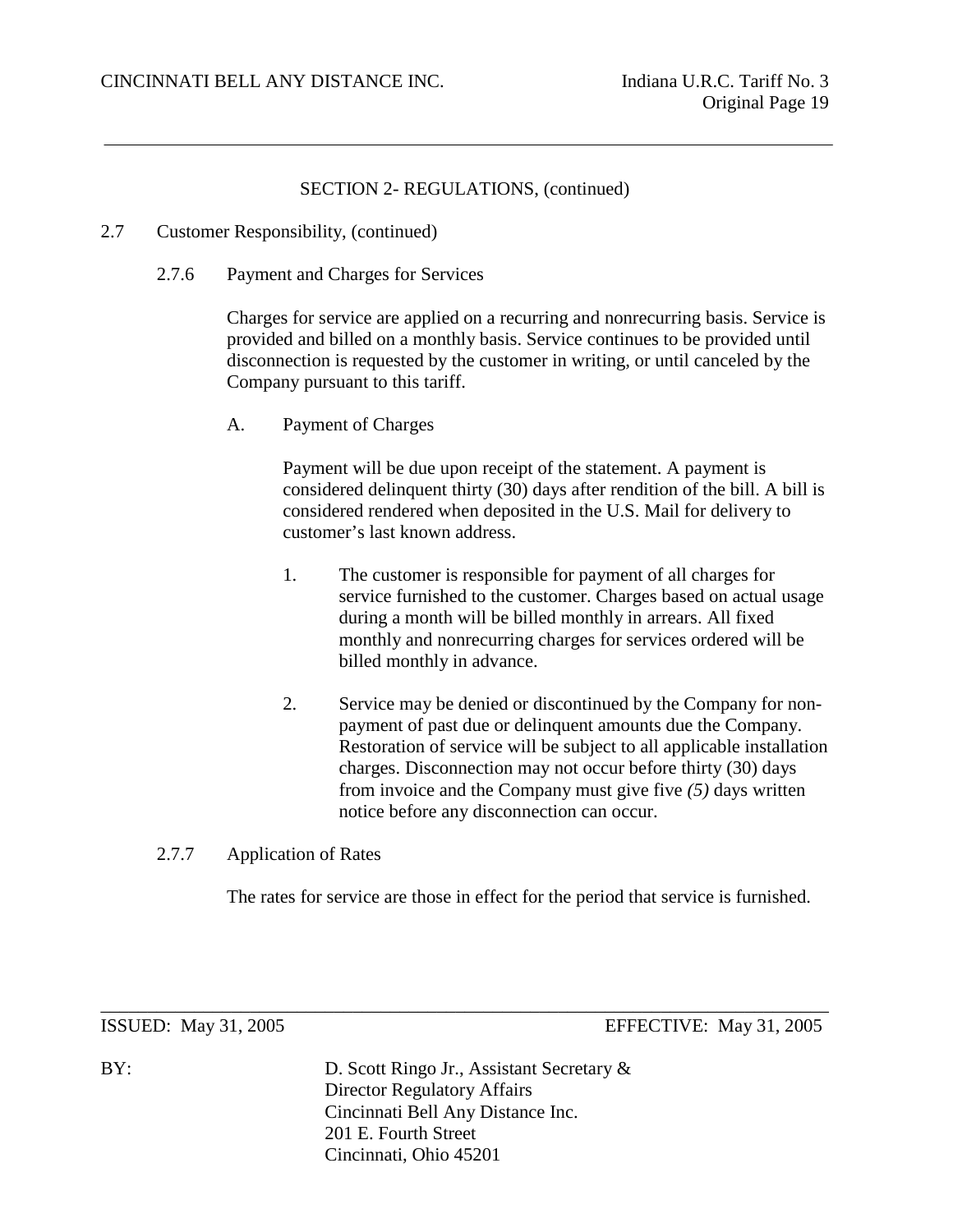#### 2.8 Responsibility of the Company

- 2.8.1 Calculation of Credit Allowance Under the limitations of section 2.7.4, when service is interrupted the credit allowance will be computed on the following basis.
	- A. No credit shall be allowed for an interruption of less than two hours.
	- B. The customer shall be credited for an interruption of two hours or major fraction thereof that the interruption continues.
	- C. Where there has been an outage, and a minimum usage charge applies, and the customer fails to meet the minimum usage, a credit shall be applied against that minimum. The credit shall equal 1/360th of the monthly minimum charges associated with the portion of service disabled for each period of two hours or major fraction thereof that the interruption continues.
- 2.8.2 Cancellation of Credit

Where the Company cancels a service or the provision of equipment and the final service period is less than the monthly billing period, a credit will be issued for any amounts billed in advance, prorated at 1/30th of the monthly recurring charge for each day the service was rendered or the equipment was provided. This credit will be issued to the customer or applied against the balance remaining on the customer's account.

ISSUED: May 31, 2005 EFFECTIVE: May 31, 2005

BY: D. Scott Ringo Jr., Assistant Secretary & Director Regulatory Affairs Cincinnati Bell Any Distance Inc. 201 E. Fourth Street Cincinnati, Ohio 45201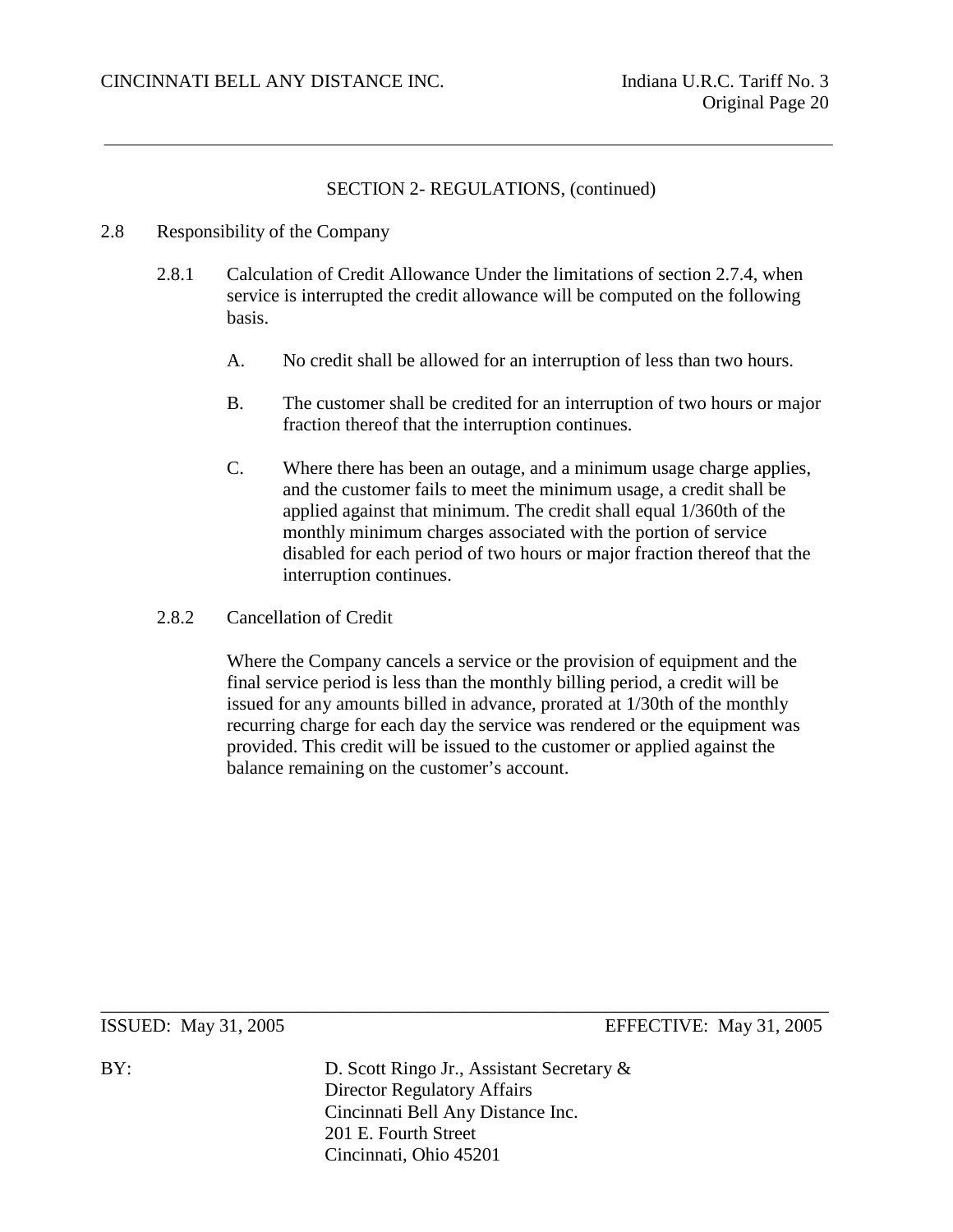- 2.8 Responsibility of the Company, (continued)
	- 2.8.3 Disconnection of Service by the Company

Upon five *(5)* days written notice, the Company may discontinue service or cancel an application for service without incurring any liability for any of the following reasons:

- A. Non-payment of any sum due to the Company for service for more than thirty days beyond the date of rendition of the bill for such service;
- B. Violation of any regulation governing the service under this tariff;
- C. Violation of any law, rule, or regulation of an government authority having jurisdiction over the service; or
- D. The Company is prohibited from furnishing services by order of a court or other government authority having jurisdiction.
- E. Customer uses equipment is such a manner as to adversely affect the Company's equipment or service to others.

#### 2.8.4 Fractional Charges

Charges for a fractional part of a month (which follows a full month) are calculated by counting the number of days remaining in the billing period after service is furnished or has been discontinued. The number of days remaining in the billing period are counted starting with the day after the service was furnished or discontinued. Divide that figure by thirty days. The resultant fraction is then multiplied by the monthly charge to arrive at the fractional monthly charge.

2.8.5 Insufficient Fund Checks

Customers will be charged \$20.00 on all checks issued to the Company which are returned due to insufficient funds. At the discretion of the Company, the insufficient funds check charge may be waived under appropriate circumstances (e.g. a bank error).

ISSUED: May 31, 2005 EFFECTIVE: May 31, 2005

BY: D. Scott Ringo Jr., Assistant Secretary & Director Regulatory Affairs Cincinnati Bell Any Distance Inc. 201 E. Fourth Street Cincinnati, Ohio 45201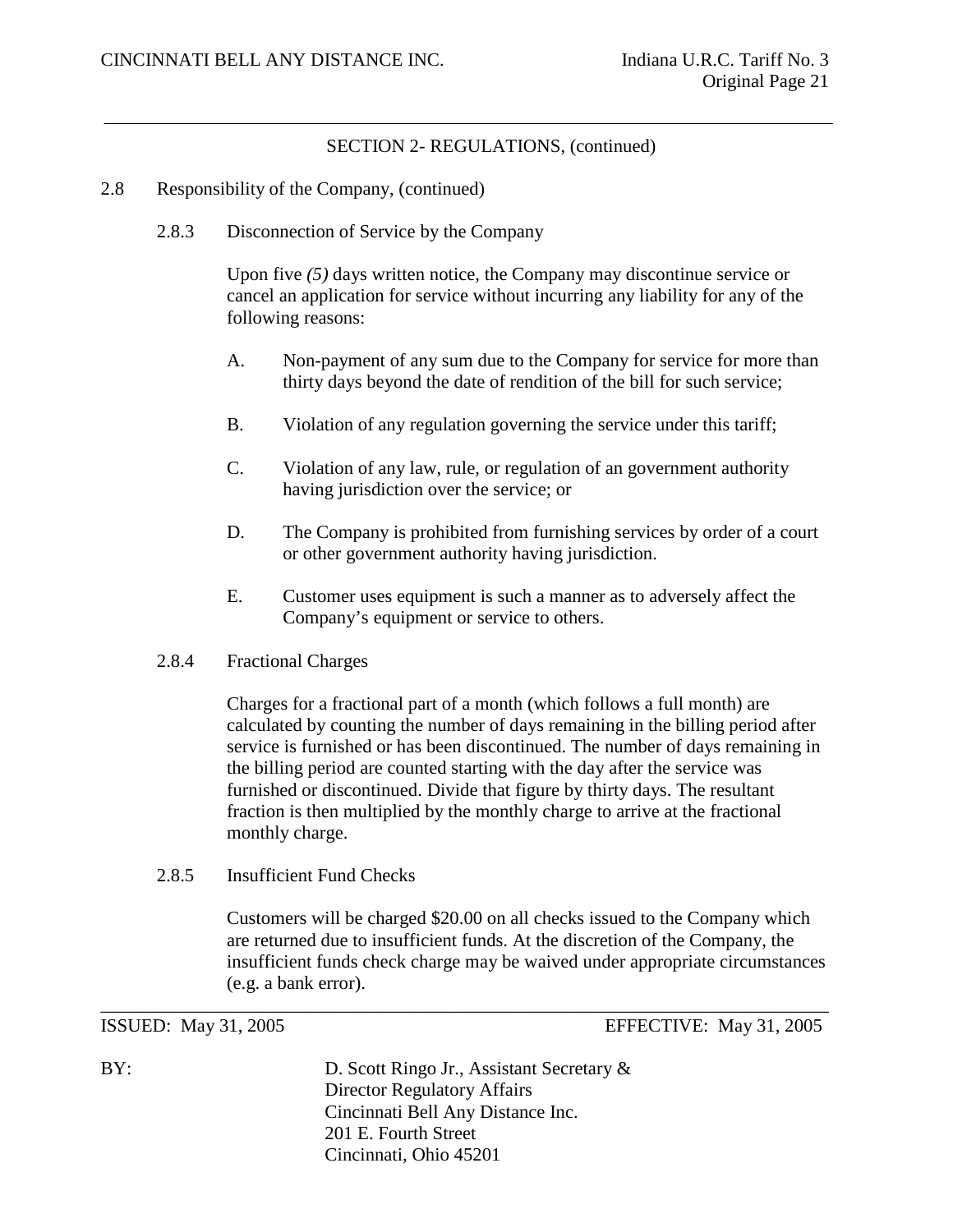#### 29 Taxes and Fees

- 2.9.1 All state and local taxes (e.g., gross receipts tax, sales tax, municipal utilities tax) are not included in the rates under this tariff, but shall be listed as separate line items on the customer's bill.
- 2.9.2 To the extent that a municipality, other political subdivision or local agency of government, or commission imposes and collects from the Company a gross receipts tax, occupation tax, license tax, permit fee, franchise fee, or regulatory fee, such taxes and fees shall, as allowed by law, be billed pro rata to the customer receiving service from the Company within the territorial limits of such municipality, other political subdivision or local agency of government.
- 2.9.3 Service shall not be subject to taxes for a given taxing jurisdiction if the customer provides the Company with written verification, acceptable to the Company and to the relevant taxing jurisdiction, that the customer has been granted a tax exemption.
- 2.9.4 The Company may adjust its rates or impose additional rates on its customer to recover amounts it is required by governmental or quasi-governmental authorities to collect from or pay to others. The Company may also adjust its rates or impose additional rates to cover the administrative cost of collecting such charges or paying compensation to other entities. Examples of such programs include, but are not limited to, the Universal Service Fund (USF) and compensation to pay telephone service providers for the use of their pay telephones to access the Company's services.

ISSUED: May 31, 2005 EFFECTIVE: May 31, 2005

BY: D. Scott Ringo Jr., Assistant Secretary & Director Regulatory Affairs Cincinnati Bell Any Distance Inc. 201 E. Fourth Street Cincinnati, Ohio 45201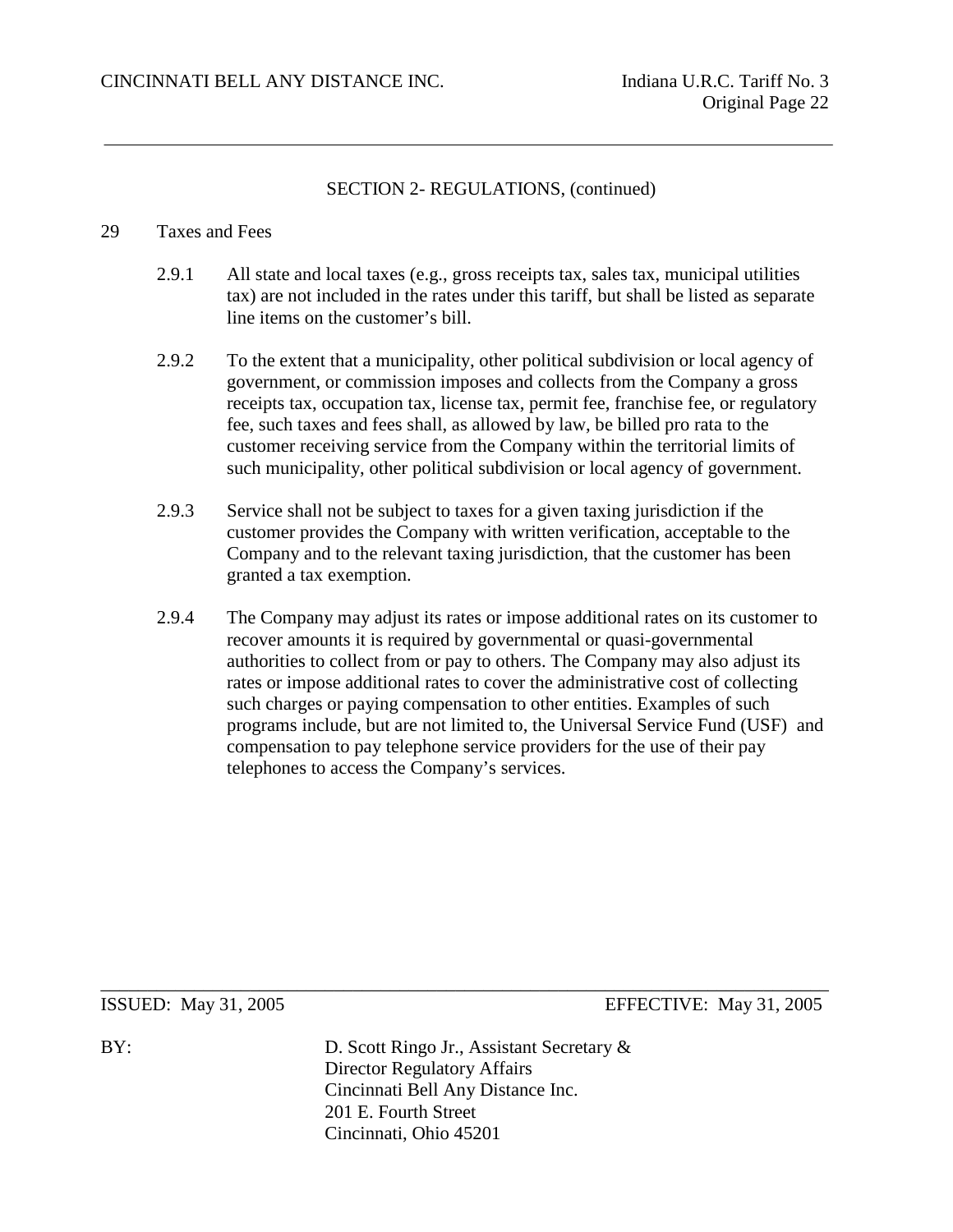#### SECTION 3- LONG DISTANCE SERVICES

## 3.1 Timing of Calls

- 3.1.1 The customer's monthly usage charges for the Company service are based upon the total number of minutes the customer uses and the service options to which the customer subscribes. Chargeable time begins when the connection is established between the calling station and the called station or PBX. Chargeable time ends when the either party hangs up. If the called station hangs up but the calling station does not, chargeable time ends when the connection is released by automatic timing equipment within the telecommunications network.
- 3.1.2 No charges apply if a call is not completed.

#### 3.2 Start of Billing

For billing purposes, the start of service is the day following acceptance by the customer of the Company's service or equipment. The end of service date is the last day of the minimum notification of cancellation or any portion of the last day, after receipt by the Company of notification of cancellation as described in Section 2 of this tariff.

#### 3.3 Interconnection

Service furnished by the Company may be interconnected with services or facilities of other authorized communications common carriers and with private systems, subject to the technical limitations established by the Company. Service technical limitations established by the Company. Service furnished by the Company is not part of a joint undertaking with such other carriers. Any special interface equipment of the Company and other participating carriers shall be provided at the customer's expense.

Interconnection with the facilities or services of other carriers shall be under the applicable terms and conditions of other carriers' tariffs. The customer is responsible for taking all necessary legal steps for inter connecting its customer-provided terminal equipment or communications systems with the Company's. The customer shall secure all licenses, permits, right of-ways, and other arrangements necessary for such interconnection.

ISSUED: May 31, 2005 EFFECTIVE: May 31, 2005

BY: D. Scott Ringo Jr., Assistant Secretary & Director Regulatory Affairs Cincinnati Bell Any Distance Inc. 201 E. Fourth Street Cincinnati, Ohio 45201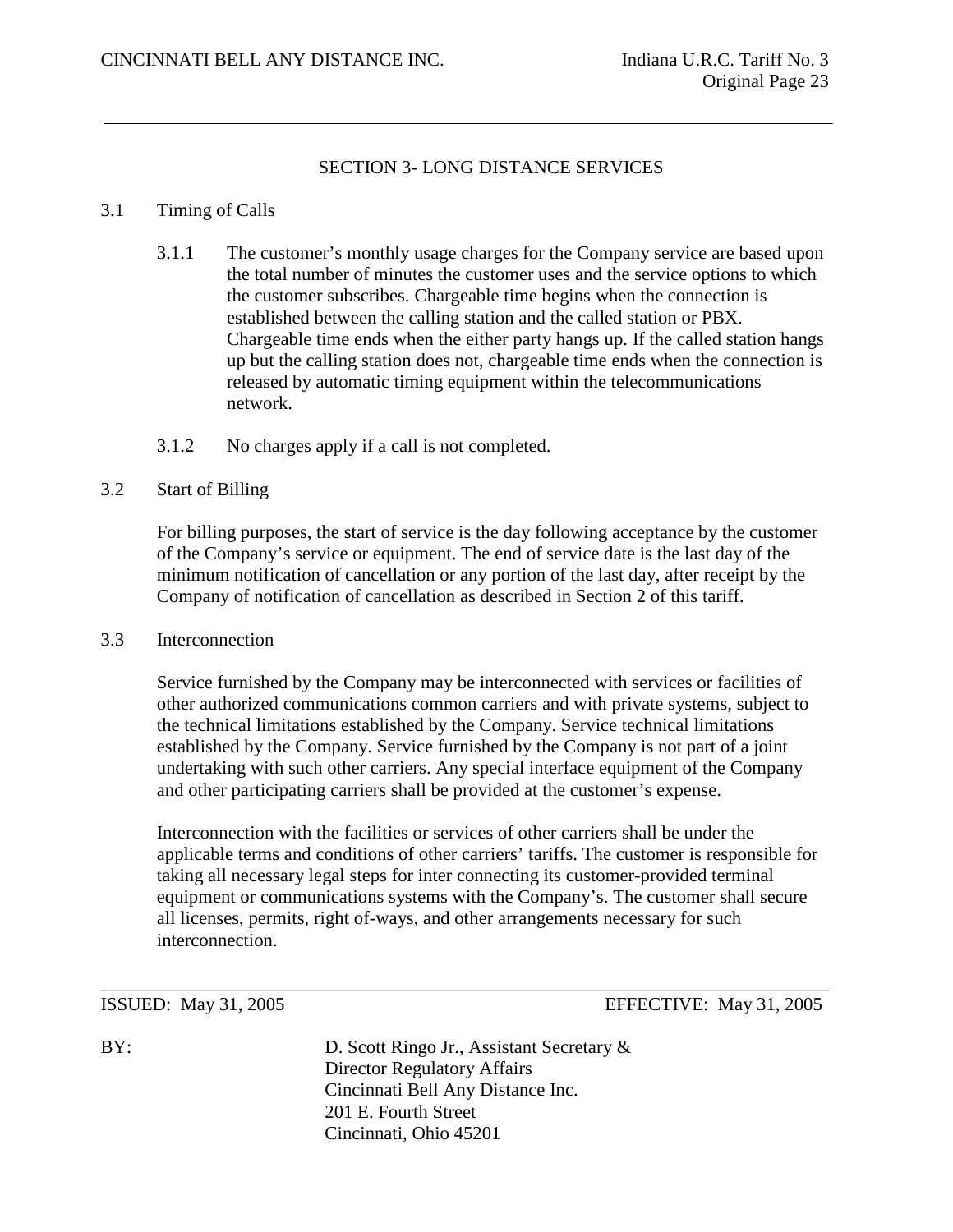#### 3.4 Terminal Equipment

The Company's service may be used with or terminated in customer provided terminal equipment or customer provided communication systems, such as teleprinter, handsets, or data sets. Such terminal equipment shall be furnished and maintained at the expense of the customer, except as otherwise provided. The customer is responsible for all costs at its premises, including customer personnel, wiring, electrical power, and the like incurred in its use of the Company's service.

The customer shall ensure that its terminal facilities are of the proper mode, band-width, power, data, speed, and signal level for the intended use of the customer, and that the signals do not damage the Company's equipment, injure personnel or degrade service to other customers.

If the customer fails to maintain and operate its terminal equipment properly, resulting in the occurrence or possibility of harm to the Company's equipment or personnel, or impairment to the quality of service to other customers, the Company may, upon written notice, require the use of protective equipment at the customer's expense. If this fails to produce satisfactory quality and safety of service, the Company may, upon written notice, terminate the customer's service.

ISSUED: May 31, 2005 EFFECTIVE: May 31, 2005

BY: D. Scott Ringo Jr., Assistant Secretary & Director Regulatory Affairs Cincinnati Bell Any Distance Inc. 201 E. Fourth Street Cincinnati, Ohio 45201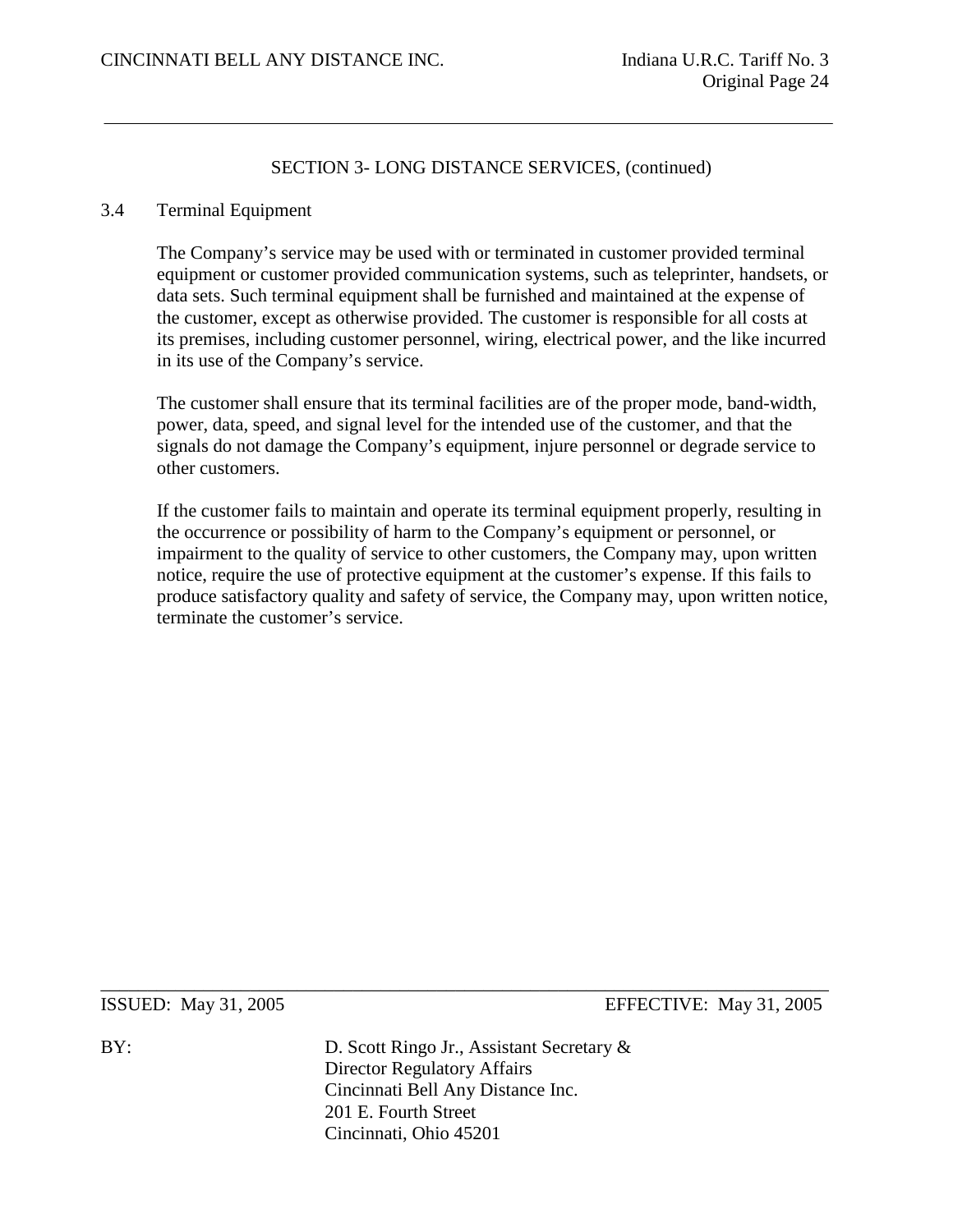#### 3.5 Calculation of Distance

Usage charges for all mileage sensitive products are based on the airline distance between rate centers associated with the originating and terminating points of the call.

The airline mileage between rate centers is determined by applying the formula below to the vertical and horizontal coordinates associated with the rate centers involved. The Company uses the rate centers and associated vertical and horizontal coordinates that are currently being used within the industry.

Formula: 
$$
\sqrt{\frac{(v_1) - v_2)^2 + (h_1 - h_2)^2}{10}}
$$

Formula:

## 3.6 Minimum Call Completion Rate

The customer can expect a call completion rate of 99% per 100 calls attempted during peak use periods for all Feature Group  $D(1+)$  services. The Company will engineer its switching systems on the basis that ninety-nine percent (99%) of the customers accessing their system will be served during the busy hour.

#### 3.7 Special Service Arrangements

Special Service Arrangement charges will be based on the estimated cost of furnishing such services including the cost of operating and maintaining such a service, the cost of equipment and materials used in providing such a service, the cost of installation including engineering, labor supervision, transportation, and the cost of any other specific item associated with the particular Special Service Arrangement request.

ISSUED: May 31, 2005 EFFECTIVE: May 31, 2005

BY: D. Scott Ringo Jr., Assistant Secretary & Director Regulatory Affairs Cincinnati Bell Any Distance Inc. 201 E. Fourth Street Cincinnati, Ohio 45201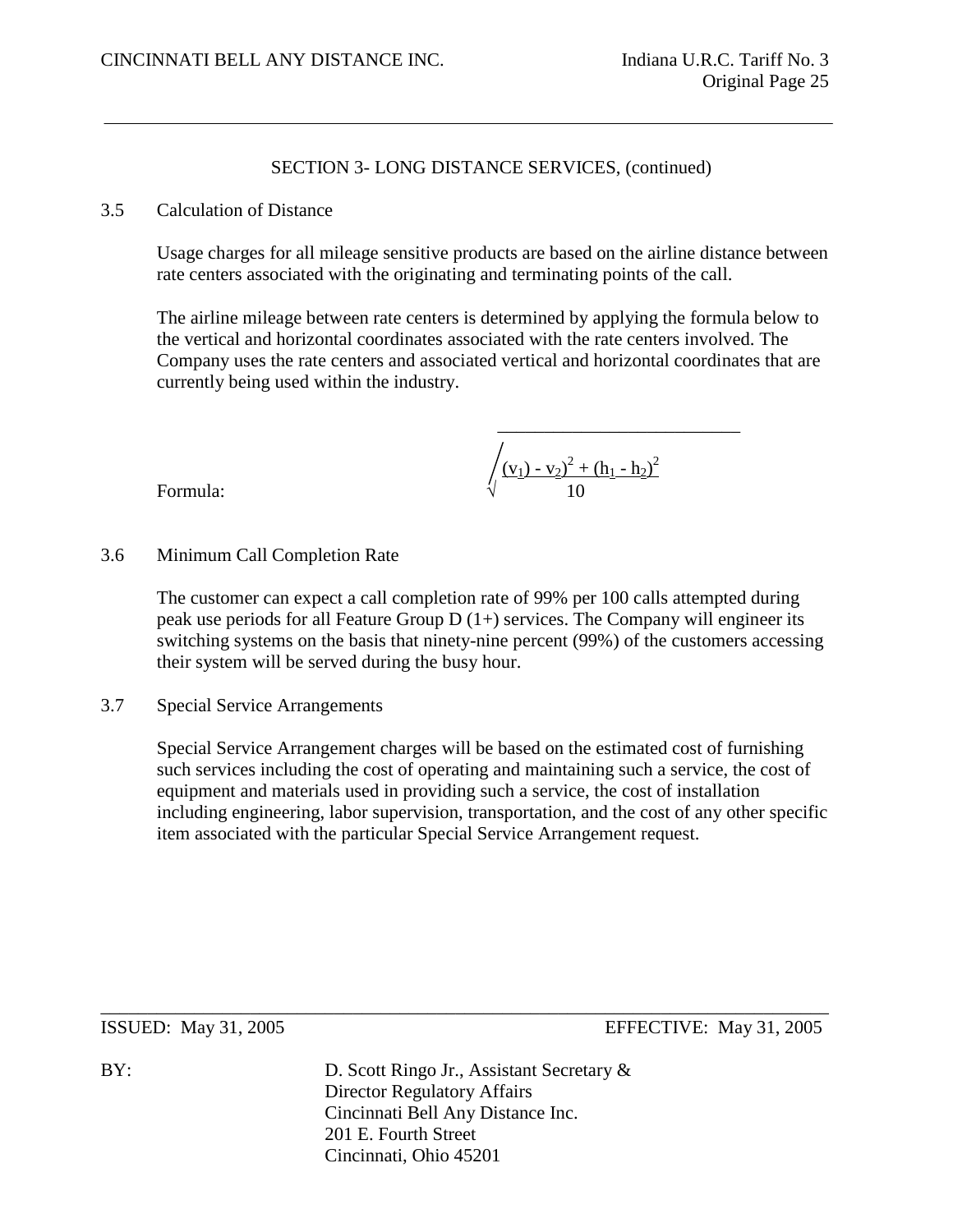- 3.8 Usage Charges and Billing Increments
	- 3.8.1 Usage Charges

Usage charges are determined by the time of day rate periods and minutes of use within each rate period. The rate period is determined by the time and day of call origination at the customer's location.

3.8.2 Billing Increments

Unless specifically stated in the product description, service is billed in six (6) second increments, with a minimum billing of thirty (30) seconds for business customers and sixty (60) second increments, with a minimum billing of sixty (60) seconds for residential customers.

3.9 Pay Telephone (Payphone) Surcharge

A surcharge shall be assessed for each call made from a pay telephone to a Company-provided toll-free number or placed by using a travel card and dialing the Company's prefix in the form 1OlXXXX. This charge is to compensate the Company for the Federal Communications Commission assessment which is paid by the Company to pay telephone service providers for the use of their pay telephone instruments.

Per Call Charge:  $$0.60$ 

\_\_\_\_\_\_\_\_\_\_\_\_\_\_\_\_\_\_\_\_\_\_\_\_\_\_\_\_\_\_\_\_\_\_\_\_\_\_\_\_\_\_\_\_\_\_\_\_\_\_\_\_\_\_\_\_\_\_\_\_\_\_\_\_\_\_\_\_\_\_\_\_\_\_\_\_\_\_ ISSUED: May 31, 2005 EFFECTIVE: May 31, 2005

BY: D. Scott Ringo Jr., Assistant Secretary & Director Regulatory Affairs Cincinnati Bell Any Distance Inc. 201 E. Fourth Street Cincinnati, Ohio 45201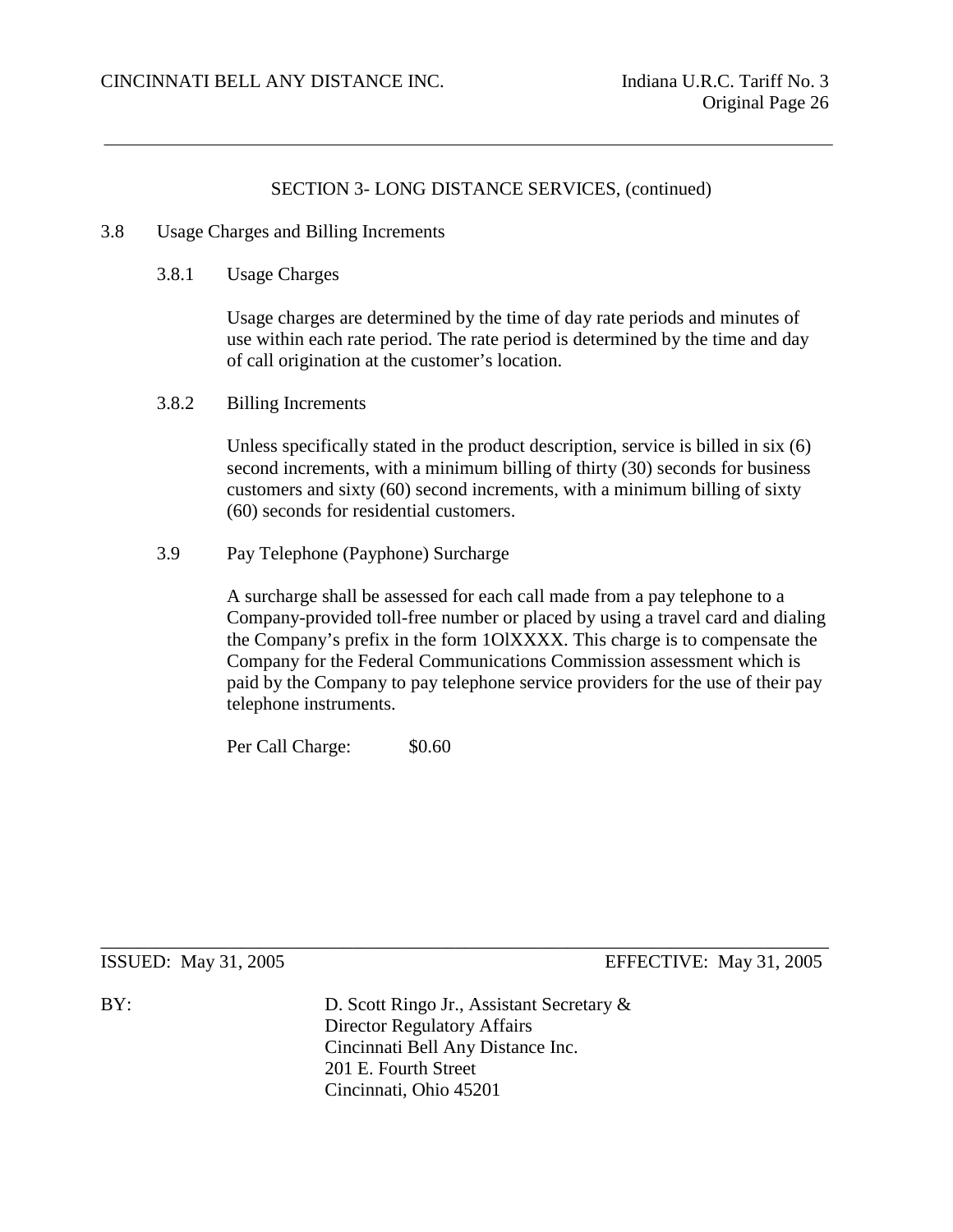#### 3.10 Operator Services

Operator services are available to Consumers from any Customer location. Operator Services allows the Consumer to place a call from a Customer location and arrange for billing other than to the originating telephone number. Calls are rounded up to the next whole minute for billing purposes and are billed to the Consumer through the monthly bill of the Consumer's local exchange carrier.

The following billing arrangements are available to Consumers through the Company's Operator Services:

#### a) Customer Dialed Calling/Credit Card

This is a service whereby the end user dials all of the digits necessary to route and bill the call without any operator assistance. Such calls may be billed either to a telephone company issued calling card or a commercial credit card.

#### b) Operator Station

This is a service whereby the caller places a non-person-to-person call with the assistance of an operator (live or automated). When placing an operator station call, the caller is connected to a non-specified individual at the terminating end. Such calls may be billed to a calling card, credit card, the called number (collect) or a valid third party telephone number.

#### c) Person-to-Person

This is a service whereby the person originating the call specifies to Cincinnati Bell Any Distance Inc.'s operator a particular person to be reached, or a particular person, station, room number, department, or office to be reached through a PBX attendant. Person-to-person calls may be billed to a calling card, credit card, the called number (collect) or a valid third party telephone number.

ISSUED: May 31, 2005 EFFECTIVE: May 31, 2005

BY: D. Scott Ringo Jr., Assistant Secretary & Director Regulatory Affairs Cincinnati Bell Any Distance Inc. 201 E. Fourth Street Cincinnati, Ohio 45201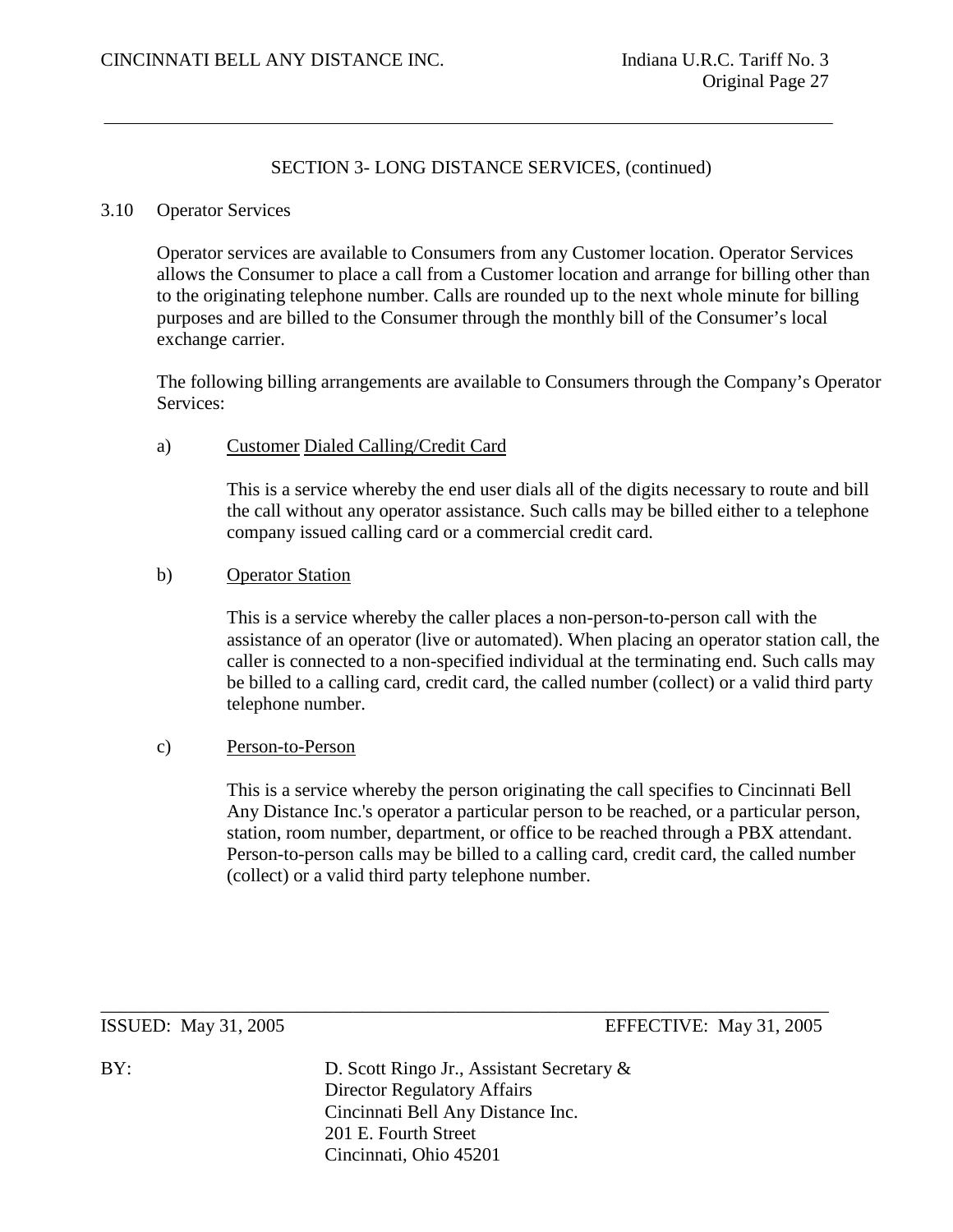3.10 Operator Services, Continued

3.10.1 Per Minute Rate \$1.15 (I)

ISSUED: December 1, 2005 EFFECTIVE: December 1, 2005

BY: D. Scott Ringo Jr., Assistant Secretary & Director Regulatory Affairs Cincinnati Bell Any Distance Inc. 201 E. Fourth Street Cincinnati, Ohio 45201